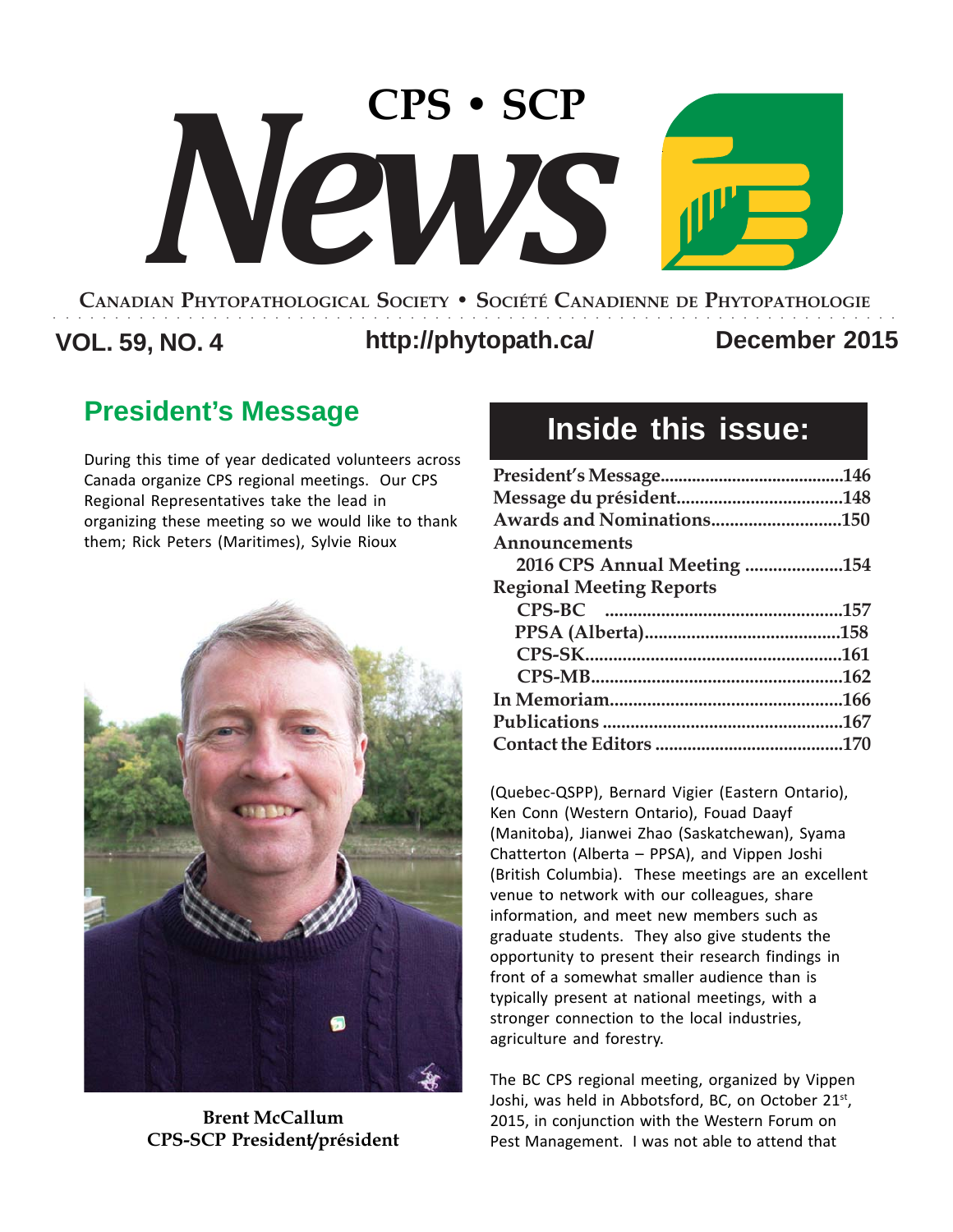meeting, but understand that it was a very successful meeting. Fortunately, I could attend the Southwestern Ontario Regional Association of the CPS annual meeting on November  $6<sup>th</sup>$  in London, Ontario. Thanks to our CPS Treasurer Ken Conn and our CPS Past-President Deena Errampalli for organizing this meeting. It was well attended, with

The CPS Board of Directors met a couple of times over the fall (October  $1^{st}$  and November  $12^{th}$ ). Among other issues, we discussed plans for the upcoming CPS Annual Meeting in Moncton, NB (June 2016) hosted by David Joly and his local organizing committee. The Board also reviewed a report from the chair of the Strategic Planning

some excellent key note presentations. There was a student poster session, with many high quality posters well presented by the students present. I was also able to attend the Plant Pathology Society of Alberta annual meeting November 16- 18 in Lethbridge, Alberta. There was a full slate of oral and student presentations given by researchers, post-docs, technicians, producers, students and industry representatives. Although this meeting was held over three days, the agenda was packed. An excellent local arrangements committee worked hard

*"(Regional) meetings are an excellent venue to network with our colleagues, share information, and meet new members such as graduate students. They also give students the opportunity to present their research findings in front of a somewhat smaller audience than is typically present at national meetings, with a stronger connection to the local industries, agriculture and forestry."*

Committee, Mary Leggett, on the implementation of the 3<sup>rd</sup> strategic plan, as this committee is also busy preparing the  $4<sup>th</sup>$ strategic plan, to go into effect after the CPS Annual Meeting in 2016. We discussed the Graduate Student Video competition to be awarded in Moncton (June 2016). This was initiated and is being led by University of Saskatchewan graduate student Mr. Gurcharn Brar. The Board set the prizes as \$250 for first place, and \$200 for second. We also raised the prize

to ensure the success of this meeting and included Syama Chatterton, Nora Foroud, Scott Erickson, Eric Amundsen, Andre Laroche, Michele Frick, Jon Reich and others. Graduate students took an active role in chairing and moderating sessions and kept the meeting moving along well. The Manitoba Regional CPS meeting was held in at the University of Manitoba in Winnipeg on December  $7<sup>th</sup>$ . Thanks to former CPS President Fouad Daayf for organizing this meeting. The agenda was full of excellent presentations, including fourteen student presentations, and disease updates for 2015 on many of the crops in Manitoba. The Saskatchewan Regional CPS annual meeting was held on December  $10<sup>th</sup>$  in Saskatoon. I was privileged to attend this meeting organized by Jianwei Zhao, Lone Buchwaldt and Coreen Franke. Graduate students were again well represented in the fifteen oral presentations and many poster presentations. It was good to reconnect with colleagues I have known for a long time and to meet many of our CPS members.

amount for the best graduate student oral presentation and best poster presentation to the same level (\$250 for first place, and \$200 for second). The Board passed a motion, suggested by the Editor-In-Chief of the *Canadian Journal of Plant Pathology* (CJPP), Zamir Punja, for the CPS to absorb the French translation fee (of approximately \$60 per paper) for CPS members who publish in the CJPP. This will be an added benefit for your CPS membership.

Please check the CPS website for information on the CPS including updates on the 2016 Annual Meeting in Moncton, NB at http://phytopath.ca/ meetings/cps-annual-meeting/. David Joly and his team have organized some excellent symposia and workshops. Along with the Graduate Student Video Competition, the great networking opportunities, and the hospitality the Maritimes are famous for, there are many reasons to book your trip to Moncton for the June 12-16 meeting.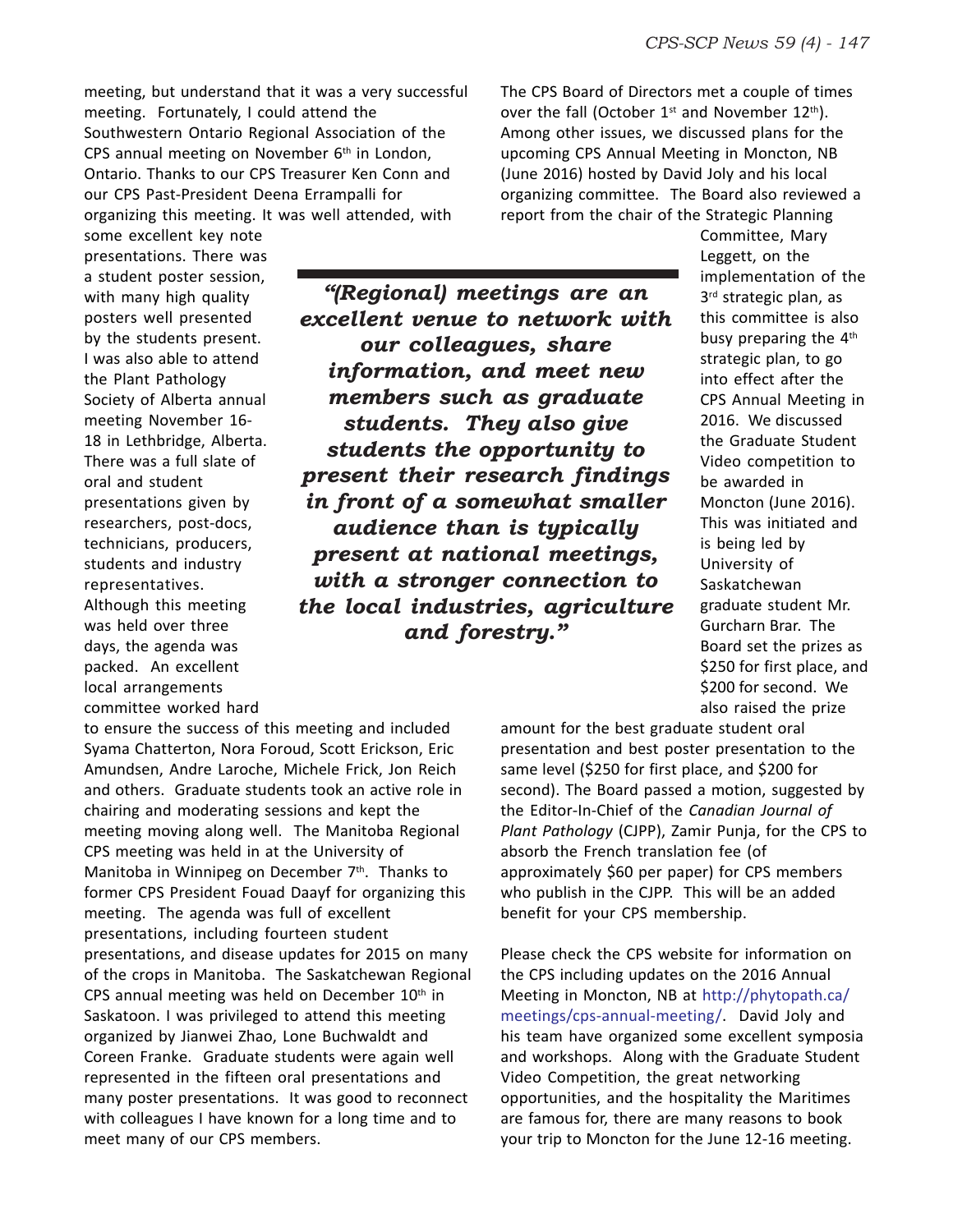The meeting will also be an opportunity to recognize our outstanding graduate students and other colleagues who have made significant contributions to the understanding of plant pathology in Canada through our CPS Awards. Make sure you send nominations for worthy recipients by the March  $1<sup>st</sup>$ , 2016 deadline, to our CPS Award Committee chair, Ron Knox, at ron.knox@agr.gc.ca.

If you have not yet renewed your CPS membership, please take advantage of our low membership fees and renew for 2016. Many thanks to our CPS Membership Secretary Vikram Bisht for all his hard work during this time of year particularly, but also throughout the year on keeping our membership current, recruiting new members, and sending important notices to the membership. Our membership is strong and vital thanks to Vikram's efforts.



### **Message du président**

À cette époque de l'année, des bénévoles enthousiastes de partout au Canada organisent les réunions régionales de la Société canadienne de phytopathologie (SCP). Nos représentants régionaux prennent l'initiative d'organiser ces réunions; c'est pourquoi nous souhaiterions remercier ces derniers : Rick Peters (Maritimes), Sylvie Rioux (Québec-SPPQ), Bernard Vigier (est de l'Ontario), Ken Conn (ouest de l'Ontario), Fouad Daayf (Manitoba), Jianwei Zhao (Saskatchewan), Syama Chatterton (Alberta-SPA) et Vippen Joshi (Colombie-Britannique). Ces réunions constituent d'excellents lieux de rendez-vous pour prendre contact avec nos collègues, partager de l'information et rencontrer de nouveaux membres comme des étudiants diplômés. Elles donnent également l'occasion aux étudiants de présenter les résultats de leurs recherches à un plus petit auditoire que lors des réunions annuelles, auditoire qui entretient des liens plus étroits avec des industriels de la région ainsi qu'avec des producteurs agricoles et forestiers locaux.

La réunion régionale de la Colombie-Britannique, organisée par Vippen Joshi, s'est tenue le 21 octobre 2015, à Abbotsford, de concert avec le Western Forum on Pest Management. Je n'ai pu assister à cette réunion, mais j'ai néanmoins su qu'elle avait été des plus réussies. Heureusement, j'ai pu assister à la réunion annuelle de l'Association du sud-ouest de l'Ontario le 6 novembre, à London. Merci à notre trésorier, Ken Conn, et à notre présidente sortante, Deena Errampalli, d'avoir organisé cette réunion. On y a assisté en grand nombre et certains des discoursprogramme y ont été pour le moins remarquables. Il y a eu une séance de présentation d'affiches, dont certaines étaient d'une grande qualité et bien présentées par les étudiants qui les avaient réalisées. J'ai pu assister à la réunion annuelle de la Société de phytopathologie de l'Alberta du 16 au 18 novembre, à Lethbridge. Il y a eu une gamme complète de présentations orales données par des chercheurs, des postdoctorants, des techniciens, des producteurs, des étudiants et des représentants de l'industrie. Bien que cette réunion se soit déroulée sur trois jours, le programme était très chargé. Le comité organisateur, composé, entre autres, de Syama Chatterton, Nora Foroud, Scott Erickson, Eric Amundsen, André Laroche, Michèle Frick et Jon Reich, a travaillé d'arrache-pied pour assurer le succès de cette réunion. Des étudiants diplômés ont joué un rôle actif en tant que présidents et modérateurs des séances, s'assurant ainsi que la réunion progresse à un bon rythme. La réunion régionale du Manitoba s'est tenue à l'Université du Manitoba le 7 décembre, à Winnipeg. Merci à l'ancien président de la SCP, Fouad Daayf, de l'avoir organisée. Le programme comprenait d'excellentes présentations, y compris 14 données par des étudiants, et des mises à jour pour 2015 sur les maladies de plusieurs plantes cultivées au Manitoba. La réunion régionale de la Saskatchewan s'est tenue le 10 décembre, à Saskatoon. J'ai eu le privilège d'assister à cette dernière organisée par Jianwei Zhao, Lone Buchwaldt et Coreen Franke. De nouveau, les étudiants diplômés étaient bien représentés dans le cadre des 15 présentations orales et des nombreuses présentations d'affiches. Cela a été agréable de reprendre contact avec les collègues que je connais depuis longtemps et de rencontrer plusieurs de nos membres.

Le conseil de direction de la SCP s'est réuni à quelques occasions à l'automne (1er octobre et 12 novembre). Parmi les sujets discutés, il a été question des plans relatifs à la prochaine réunion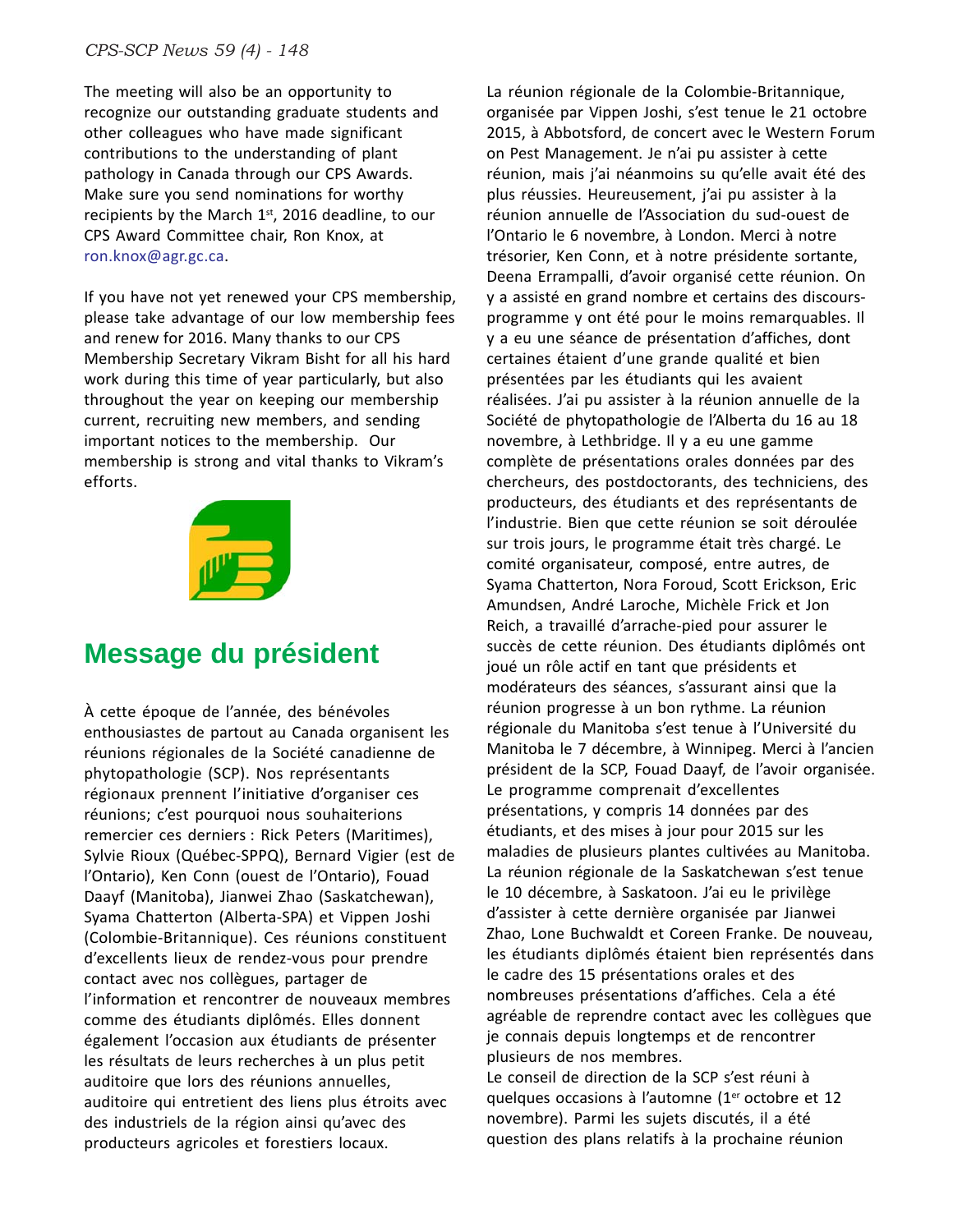annuelle qui se tiendra en juin, à Moncton, au Nouveau-Brunswick, organisée par David Joly et son comité. Le conseil a également examiné un rapport de la présidente du Comité de la planification stratégique, Mary Leggett, sur la mise en œuvre du troisième plan stratégique qui devrait entrer en vigueur après la réunion annuelle de la SCP de 2016, pendant que ce comité élabore déjà le quatrième plan stratégique. Nous avons discuté du concours de vidéos

présentées par des étudiants diplômés, les excellentes possibilités de réseautage et l'hospitalité légendaire des gens des Maritimes, vous avez plusieurs autres raisons de réserver votre place pour la réunion de Moncton qui se tiendra du 12 au 16 juin. La réunion nous donnera également l'occasion de célébrer, par l'intermédiaire des prix que décerne la SCP, l'excellence de nos étudiants diplômés et de nos collègues qui ont contribué de

présentées par des étudiants diplômés, dont le prix devrait être attribué à la réunion de Moncton. Cette idée a été lancée par un étudiant diplômé de l'Université de la Saskatchewan, Gurcharn Brar. Le conseil a établi le montant du premier prix à 250 \$ et celui du deuxième, à 200 \$. Nous avons également majoré de façon équivalente le montant du prix accordé à un étudiant diplômé pour la meilleure présentation orale et pour la meilleure

*"(Les réunions régionale) constituent d'excellents lieux de rendez-vous pour prendre contact avec nos collègues, partager de l'information et rencontrer de nouveaux membres comme des étudiants diplômés. Elles donnent également l'occasion aux étudiants de présenter les résultats de leurs recherches à un plus petit auditoire que lors des réunions annuelles, auditoire qui entretient des liens plus étroits avec des industriels de la région ainsi qu'avec des producteurs agricoles et forestiers locaux."*

façon notable à faire connaître la phytopathologie au Canada. Assurezvous de transmettre les mises en candidature d'aspirants exceptionnels au président du Comité des prix, Ron Knox, d'ici au 1<sup>er</sup> mars 2016 à l'adresse suivante : ron.knox@agr.gc.ca.

Si vous n'avez pas encore renouvelé votre adhésion à la SCP pour 2016, s'il vous plaît, profitez de nos droits d'adhésion minimes et allez-y! Je tiens à remercier notre secrétaire aux

affiche (250 \$ pour la première place et 200 \$ pour la deuxième). Le conseil a passé une motion, suggérée par le rédacteur en chef de la *Revue canadienne de phytopathologie* (RCP), Zamir Punja, relativement à ce que la SCP absorbe les coûts de traduction en français (d'environ 60 \$ par article) pour ses membres qui publient des articles dans la RCP. Cela constituera une valeur ajoutée à votre adhésion à la SCP.

S'il vous plaît, consultez le site Web de la SCP en ce qui a trait à l'information qu'elle publie, y compris celle relative à la réunion annuelle de 2016 à Moncton à l'adresse suivante : http://phytopath.ca/ meetings/cps-annual-meeting/. David Joly et son équipe ont organisé d'intéressants symposiums et ateliers. Mis à part le concours de vidéos

adhésions, Vikram Bisht, pour tout le travail qu'il effectue, à cette période-ci de l'année particulièrement, mais aussi tout au long de l'année pour maintenir l'effectif actuel, recruter de nouveaux membres et envoyer des avis importants à tous les membres. Grâce à ses efforts, notre effectif est fort et dynamique.

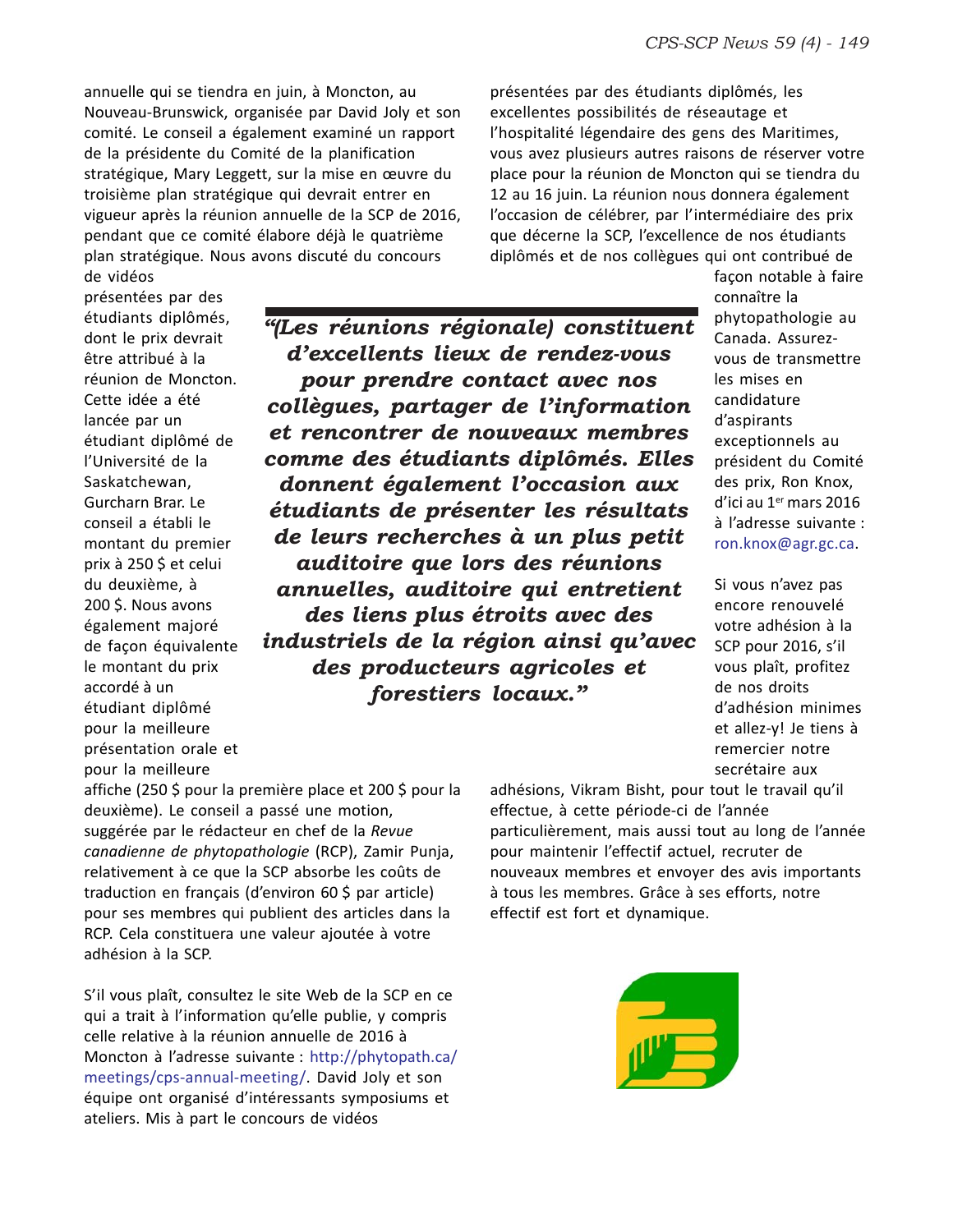# **AWARDS & NOMINATIONS**

### **CPS AWARDS 2016**

Please take some time to nominate your colleagues and students for one of the CPS Awards. The awards are summarized below. Full awards details and criteria may be found at http://phytopath.ca/ about-cps/cps-awards/. Awards will be presented at the Canadian Phytopathological Society Annual General Meeting, Moncton, New Brunswick, June 12-15, 2016. Completed nominations should be sent to Ron Knox, CPS Awards Committee Chair at ron.knox@canada.ca by March 1st, 2016.

#### Available CPS Awards

#### **1. Honorary Member**

This award is open to any person who has rendered eminent service to plant pathology and is normally not a member of the Society. Submit a letter of recommendation outlining service and achievements.

#### **2. Fellow**

This award is open to regular members of the Society who have rendered outstanding service to the Society and to the profession. Submit letter of recommendation outlining services and achievements.

#### **3. Award for Outstanding Research**

As the Society's most prestigious award, it recognizes outstanding research in plant pathology in Canada. Consideration is given to research involving new concepts, phenomena, or principles in plant pathology. Submit letter of recommendation outlining research achievements.

#### **4. Outstanding Young Scientist Award**

This award recognizes the contributions of a junior scientist (under 45 years of age) who has made an outstanding contribution to plant pathology in Canada. Submit letter of recommendation outlining:

• superior research accomplishment, either as a single contribution or as a series of associated endeavours, in plant pathology or in a related field

• meritorious contribution to plant pathology scholarship or literature, whether or not this is based upon the recipient's own original research, and whether or not it be based upon predominantly Canadian material

- unusually valuable practical application of scientific or technological expertise
- significant leadership in plant pathology

#### **5. Graduate Student Travel Awards** (2 awards of \$500 each)

This award provides reimbursement of travel, accommodation, registration and other costs to attend the CPS Annual Meeting. The student must be in a MSc or PhD research program in plant pathology, but does not need to be a CPS member. The application must include:

- A copy of the abstract of the presentation to be published in the Canadian Journal of Plant Pathology
- A one-page statement from the student outlining the significance and implications of the research to be presented
- Academic transcripts inclusive of undergraduate and graduate training

#### **6. Achievements in Plant Disease Management**

This award recognizes individual or team contributions from industry or not-for-profit agencies, for innovative research, development of products and technologies, and/or transfer of information for the benefit of disease management in Canada. Supporting evidence and up to 3 letters of reference are required to substantiate contribution to:

- scientific research on products and
- technologies used in plant pathology
- innovative solutions to problems in plant pathology
- participation in plant pathology extension
- volunteer support to the Society

**7. CPS Education Award** (open to CPS members and public, including school students)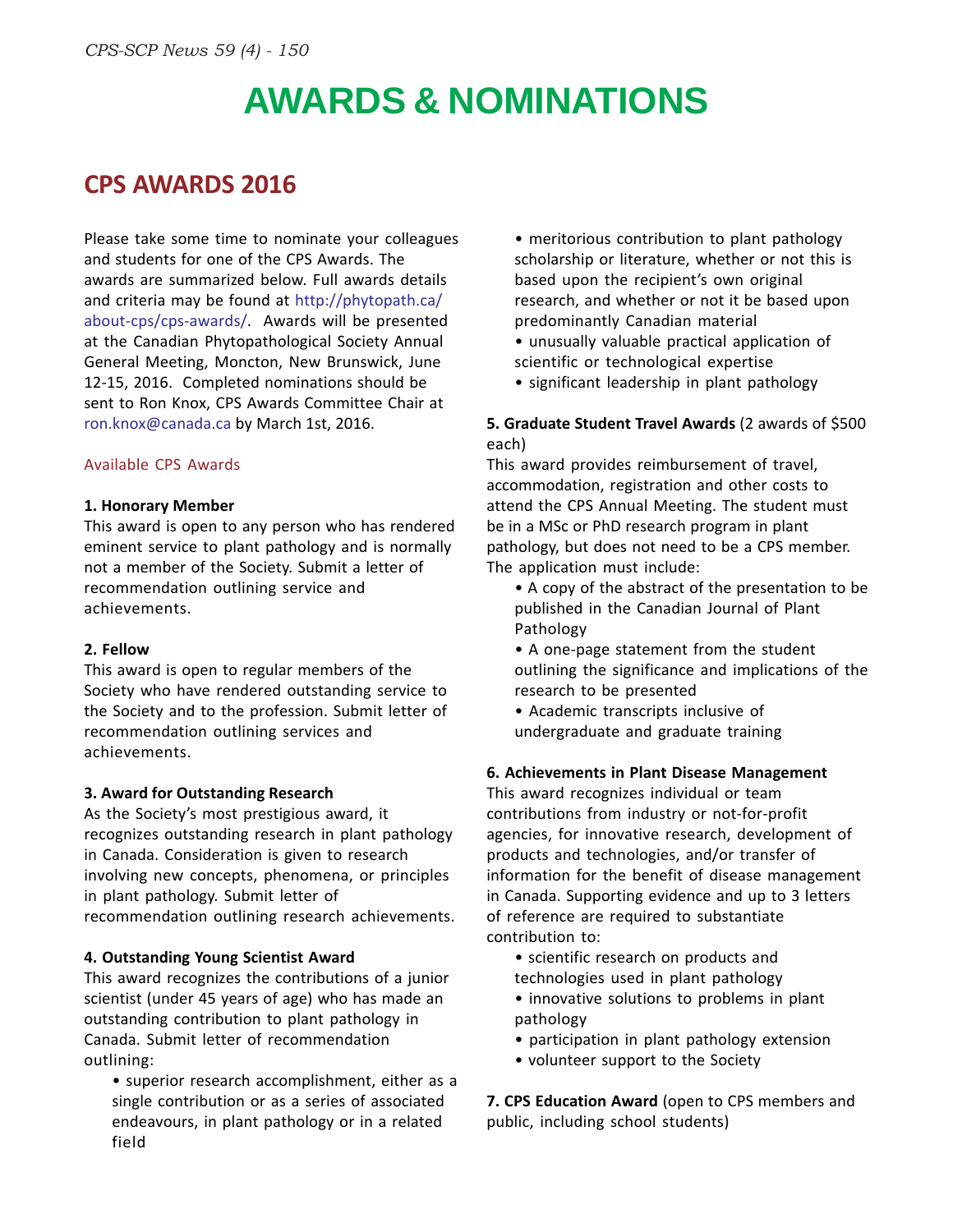This award recognizes contributions by individuals or groups for the development of teaching resources that can be used by instructors in public schools or universities to illustrate the importance and (or) principles of plant pathology and related topics. Resources could include videos, websites, software, experimental designs, new texts, posters, or articles of educational interest.

#### **8. Best Student Presentation Awards**

Best Student Presentation Awards for oral and poster presentations are evaluated during the CPS annual meeting. Submit a copy of the abstract to the Awards Committee indicating the type of presentation. The evaluation criteria are based on content and organization and presentation.

#### **9. Graduate Student Scholarships** (up to 3

scholarships of \$1500 each plus paid CPS membership)

Scholarships are available to undergraduate, MSc and PhD students studying at a post-secondary institution in Canada. Following the award of the CPS Graduate Student Scholarship, candidates are expected to present their research at a national or regional CPS meeting at some future date and their supervisors are requested to provide a short biography of the student for the quarterly newsletter of the Canadian Phytopathological Society. Application submissions require:

• Two letters of support/reference from an academic or work supervisor who has known the candidate for at least 12 months

• A personal statement consisting of one page that outlines the applicant's motivation for pursuing graduate studies in plant pathology, as well as future goals, their personal activities that demonstrate research abilities and leadership, e.g., publications, teaching, volunteerism, community involvement, etc.

• An essay on a topic in plant pathology or an original research proposal that demonstrates the applicant's ability to communicate and organize ideas. Maximum of 3 pages in length, typed double-spaced, 12-point font

• Copies of academic transcripts for undergraduate studies and graduate studies if applicable

• Evidence of registration in a graduate program, (letter from supervisor or documentation from university, such as a tuition receipt)

**Canadian Phytopathological Society**



**La Société Canadienne de Phytopathologie**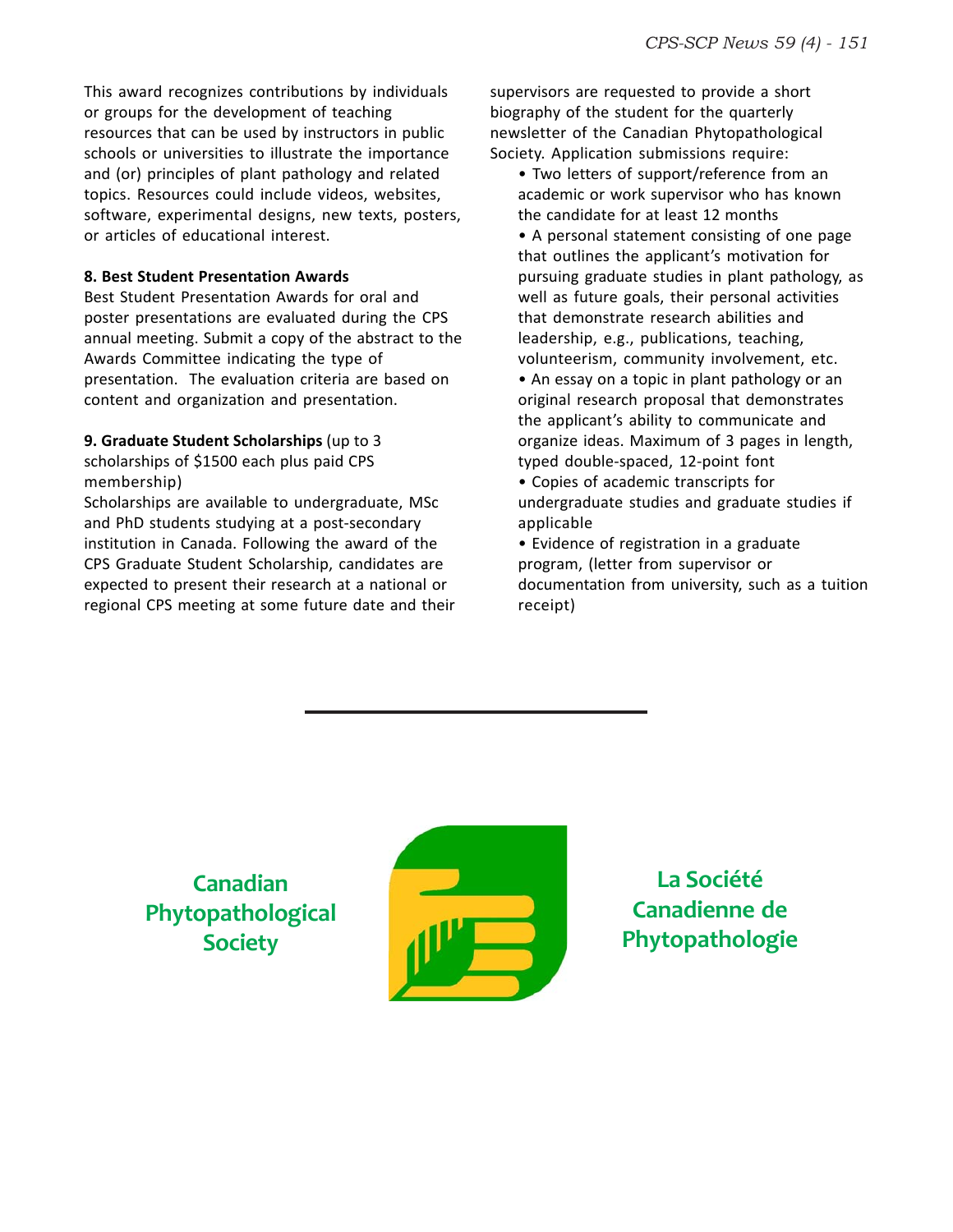### **The Canadian Phytopathological Society's "Best Educational Video" Graduate Student Award**

#### **Eligibility**

All graduate students pursuing their research project related to any plant disease are eligible for the award. However, preference will be given to the graduate student members of CPS.

#### **Rules for making the video**

- 1. The video should be focused on a plant disease and must include the host(s), the pathogen, and the symptoms and signs on the host(s).
- 2. The video should be easy to understand by high school and undergraduate students.
- 3. The video should be of 3-5 minutes in length.
- 4. Only one submission per student will be considered.
- 5. There should not be any effects or changes in the original video. Video should be of 720 pixels or 1080 pixels in size.
- 6. Inform whether the student participant is attending the CPS-2016 meeting or not
- 7. Student should agree to share his/her video on CPS pages on social networking sites and the website of the Society. Additionally, permission should be granted to share the video with any educational institution worldwide.

#### **Deadline**

Submit your video on or before **April 1, 2016**. The video can be shared with gurcharn.brar@usask.ca in dropbox.

#### **Awards**

All entries will be judged by the Awards Committee of the CPS. Two awards will be presented to the top two entries. The awards will be presented at the CPS Annual Meeting - 2016 Awards Ceremony and are meant to partially cover the expenses of the student to attend the CPS annual meeting. Additionally, the videos will be played in a session at the annual meeting.

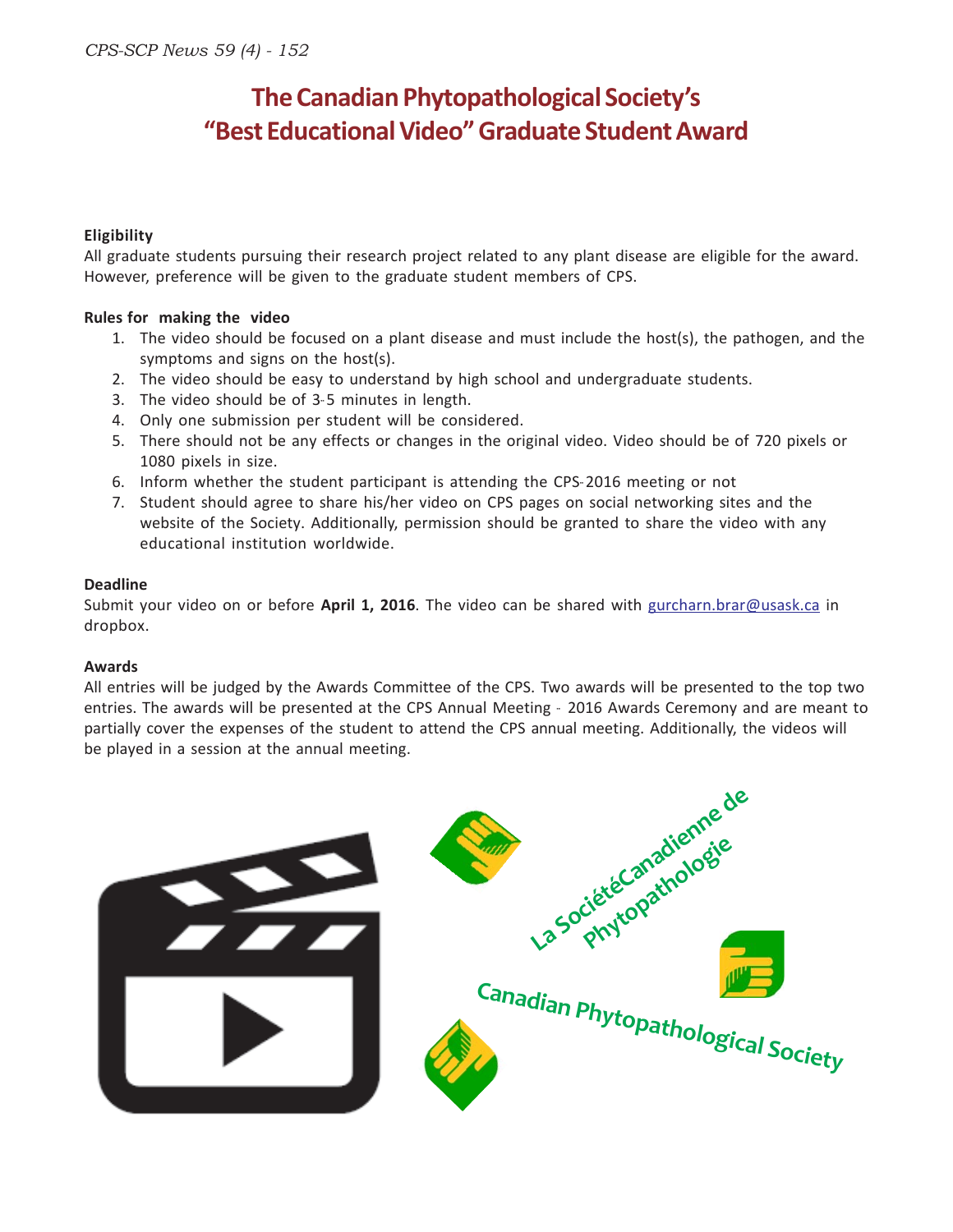### **Call for 2016-17 CPS Nominations**

Nominate your colleagues today! Submissions close on February 5, 2016



Volunteers are the lifeblood of CPS activities and we need your involvement to move the CPS's objectives forward. Becoming a member of a CPS committee is an excellent way to meet other plant pathologists from across Canada and to contribute to your scientific society.

The Nominating Committee is seeking nominations to the CPS Board of Directors and Standing committees for 2016 -17 from the CPS membership:

#### **CPS Board of Directors**

**Vice President** (1 position. A 4-year term, Vice President becomes President-Elect, then President and the following year Past President).

**Junior Director-at-Large** (1 position. A 2-year term, becomes Senior Director in Year 2).

**For Standing Committees:** we need a new member for each of the following:

- CPS Awards Committee (1 position)
- CPS Education committee (1 position)
- CPS Financial Advisory Committee (3 positions)
- CPS Nominating Committee (1 position)
- CPS Public Relations Committee (1 position)
- CPS Resolutions Committee (1 position)

Terms of Reference for the committees can be found on the CPS Website: **http://phytopath.ca/ wp-content/uploads/2014/09/ cps\_operations\_manual\_2009.pdf**.

Also, the committee membership for this year is at: **http://phytopath.ca/wp-content/uploads/2015/10/ Committees2015-16.pdf**

If you would like to serve, or nominate a colleague, please make sure you have assent of the candidate that you are nominating. Please send the name of the nominee, contact information and position on the Board or a CPS committee to **Deena.Errampalli@agr.gc.ca**, by **FEBRUARY 5, 2016.**

Thank you.

Sincerely,

Deena Errampalli Chair of the CPS Nominating Committee CPS Past President E-mail: **Deena.Errampalli@agr.gc.ca**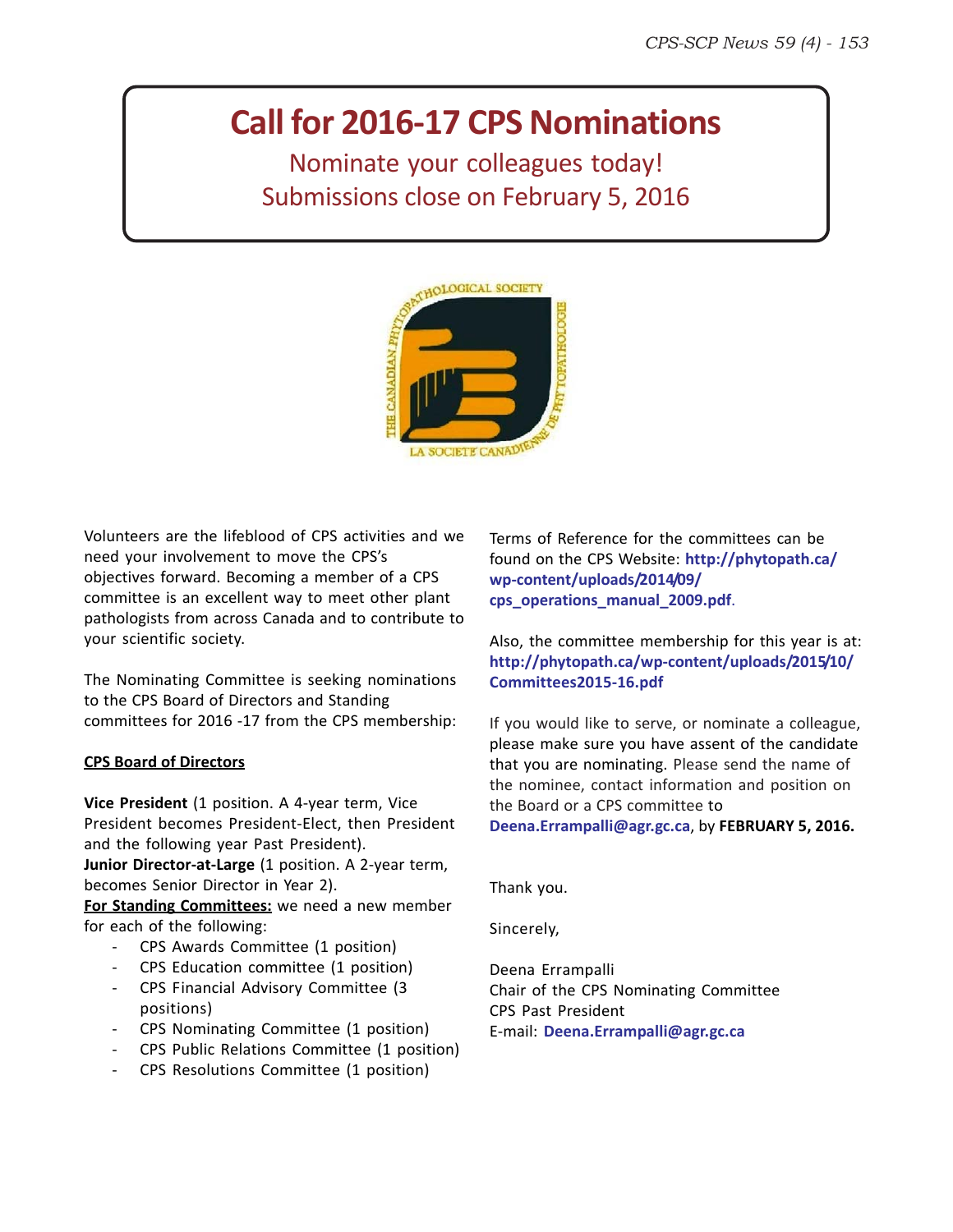### **ANNOUNCEMENTS**

**Canadian Phytopathological Society Annual Meeting**

**June 12 to 15, 2016 Delta Beauséjour, Moncton, NB, CANADA**



On behalf of the organizers of the 2016 Canadian Phytopathological Society (CPS) annual meeting, we invite you to the 87th Annual Meeting of the CPS to be held June 12-15, 2016 at the Delta Beauséjour, 750 Main Street, Moncton, NB. The objectives of CPS are to encourage research, education, and the dissemination of knowledge on the nature, cause, and control of plant diseases. Society-sponsored, national meetings and regional association meetings provide an opportunity for plant pathologists to meet and discuss their common interests. The annual meeting allows participants from industry, government and academic institutions a forum to interact, educate and communicate on the nature, cause and control of plant diseases. The organizing committee has incorporated many presentations by leading researchers from North America.

Our annual meeting typically attracts research, industry, and extension personnel from across Canada as well as the USA and internationally with attendance ranging from around 80 up to over 140 for joint meetings. Presentations and posters at the meeting cover field crops like potatoes, wheat, barley, and canola through to horticultural and forest species. Topics that are covered range from applied research through to basic research dealing with host-pathogen interactions. In addition, we are planning on having a total of two symposia and two workshops. The symposia and workshops are as follows:

**Symposia:**

**S1. Genomics-based applications in plant pathology S2. Biovigilance: A framework for effective pest management**

#### **Workshops:**

#### **W1. Effectoromics and resistance breeding W2. Statistical analyses in plant pathology (TBD)**

There will be both paper and poster sessions. A welcome reception will be held at the Delta Beauséjour on the evening of June 12, 2016 and a banquet on June 14, 2016.

#### **CPS 2016 registration**

**Early Bird Registration – on or before April 29, 2016; Regular Full Registration – after April 29, 2016**

#### **CPS Member: Early bird - \$CAD450.00, Full registration - \$CAD550.00**

Includes reception (Sunday evening June 12), banquet (Tuesday evening June 14), and coffee breaks, breakfast, and lunch for Monday and Tuesday, and coffee break and breakfast for Wednesday (June 13-15).

#### **Non-Member: Early bird - \$CAD550.00, Full registration - \$CAD650.00**

Non-Member fee includes membership to the Canadian Phytopathological Society, active after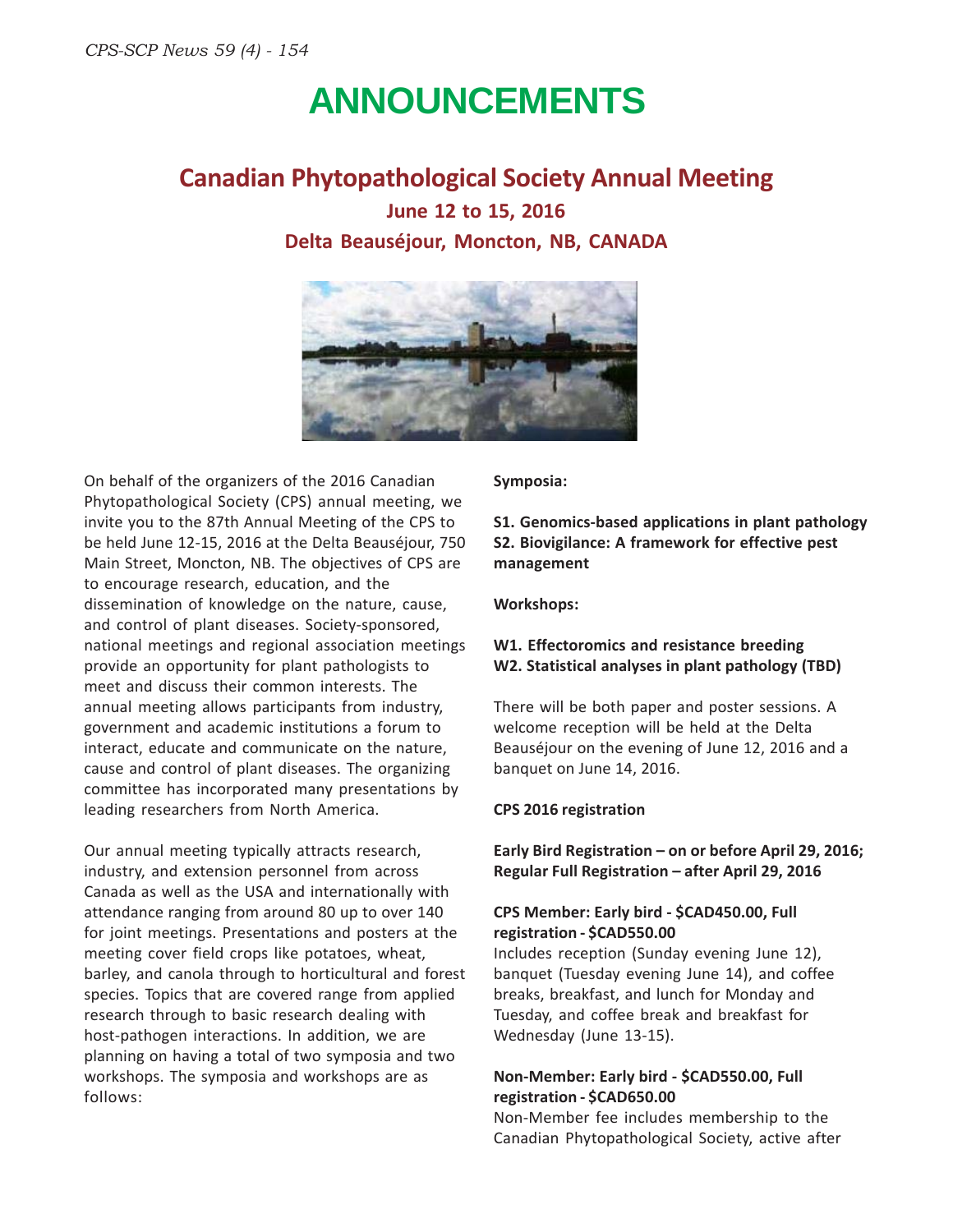registration is completed, for the remainder 2016. The membership fee for one year is normally \$100. For more information about CPS memberships visit http://phytopath.ca/.

#### **Student Member: Early bird - \$CAD225.00, Full registration - \$CAD275.00**

Student registration also includes everything listed for the CPS member registration plus a student social on Monday evening (June 13).

#### **Student non-member: Early bird - \$CAD275.00, Full registration - \$CAD325.00**

The student non-member fee includes membership to the Canadian Phytopathological Society, active after registration is completed, for the remainder of 2016. The membership fee for students for one year is normally \$50. For more information about membership visit http://phytopath.ca/ . Student non-member registration also includes everything listed for the CPS member registration plus a student social on Monday evening (June 13).

#### **Single Day: Early bird - \$CAD150.00, Full registration - \$CAD175.00**

Single day registration does not include any tickets to the special events - only attendance at the sessions. Delegates registering for a single day will have the opportunity to purchase themselves a guest ticket for these events.

**Extra Reception Tickets:** \$50 per ticket. **Extra Banquet Tickets:** \$55 per ticket.

#### **Abstracts:**

Deadline for submission of abstracts is May 13. There is a \$35 fee/abstract for publication of abstracts in the *Canadian Journal of Plant Pathology*. The format of abstracts must follow that for CJPP (http://phytopath.ca/journallinks.shtml). Underline the speaker's name, indicate whether the presentation is oral or poster, and indicate if it is a student presentation. Instructions for abstract submission and payment will follow shortly.

**For further information contact: David Joly (Chair of LOC) Phone: 506-858-4810 Email: david.joly@umoncton.ca**

**Location of the 2016 CPS meeting and accommodations:**

### **DELTA BEAUSÉJOUR 750 Main Street**

**Moncton, New Brunswick E1C 1E6** https://www.deltahotels.com/Hotels/Delta-Beausejour-Hotel Toll-free Reservations: 1-888-890-3222 Direct: 1-506-854-4344

#### Contact the hotel directly to book rooms **and mention CPS 2016 for the conference room rates. Room rates for meeting (based on single or double occupancy):**

 $-$  \$149.00 + tax per night

- A block of rooms are being held at these prices for this meeting until May 5, 2016

In a great downtown location, Delta Beauséjour is one of Moncton's finest and friendliest hotels, catering not only to business travelers, but also to families – particularly since a 38-meter indoor waterslide was added to the pool area. Modern, streamlined elegance is the theme in public spaces and guest rooms, a Signature Floor offers added amenities and seclusion, and there are three restaurants: the casual Café, serving breakfast, lunch, and dinner, the chic Triiio; and the superb Windjammer. Conveniently close to the city's best shopping, restaurants and nightlife; within walking distance of the Petitcodiac River with his famous Tidal Bore and extensive riverfront trail.

For more information, please visit http:// phytopath.ca/meetings/2016-cps-annual-meeting/.





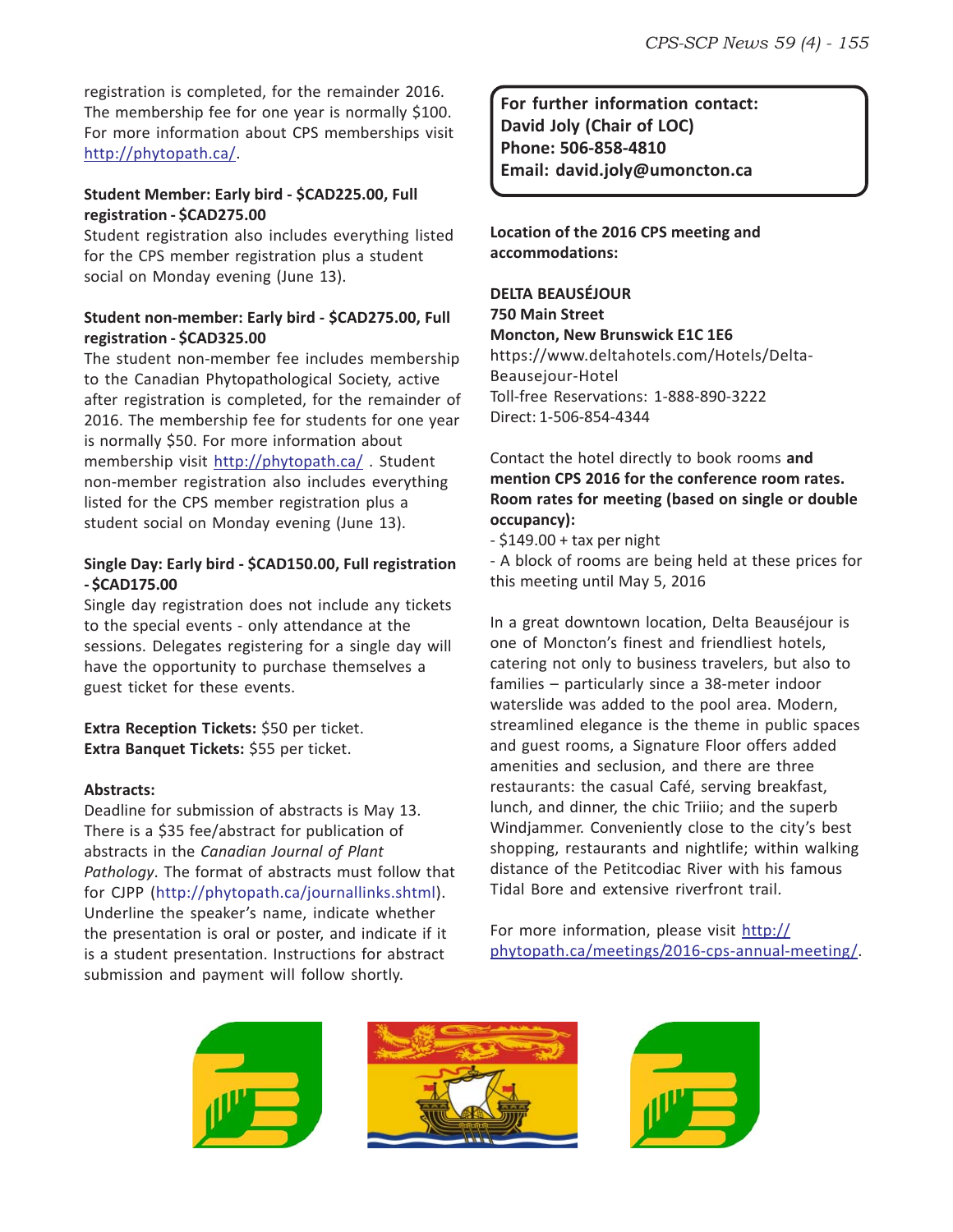### **Special Session on Plant Parasitic Nematodes**

**The Pest Management Centre** is hosting a special session on plant parasitic nematodes of concern for Canadian agriculture, which will take place on March 21st, 2016 from 3:00 - 6:00pm in Gatineau, QC, as part of the 2016 Canadian Biopesticides and Minor Use Pesticides Priority Setting Workshops. This session will precede the Pathology Priority Setting Workshop to be held March 22<sup>nd</sup>. Several AAFC scientists working in the area of pest nematodes will present information about the impact of nematodes on Canadian agriculture, progress in research and opportunities for integrated approaches to nematode management, and potential solutions in development. It is anticipated that the information brought forward to stakeholders through this session can be used on the following day to inform priority selection for nematodes at the pathology workshop. For inquiries or to inform us of your research work resulting in promising management options for nematodes please contact the session organizer Leslie Cass at Leslie.cass@agr.gc.ca.

**Le Centre de la lutte antiparasitaire** sera l'hôte d'une session spéciale portant sur les nématodes phytoparasitaires affectant l'agriculture canadienne qui aura lieu le 21 mars 2016 de 15 h à 18 h à Gatineau, Québec. Cette session se tiendra dans le cadre des Ateliers canadiens d'établissement des priorités en matière de biopesticides et pesticides à usage limité. Elle précédera l'atelier de priorisation portant sur la pathologie qui se tiendra le jour suivant, soit le 22 mars. Divers chercheurs scientifiques d'AAC travaillant dans le domaine des nématodes informeront les participants de l'impact des nématodes phytoparasitaires sur l'agriculture canadienne, les progrès au niveau de la recherche, les opportunités en matière de lutte intégrée pour la gestion des nématodes et finalement les solutions potentielles en développement. Il est prévu que les informations présentées aux intervenants seront utilisées pour la sélection des priorités pour les nématodes dans le cadre de l'atelier sur la pathologie qui se tiendra le lendemain. Pour toute question ou information concernant vos travaux de recherche qui porteraient sur des options de gestion des nématodes prometteuses, veuillez communiquer avec Leslie Cass, responsable de la session à l'adresse courriel suivante : Leslie.cass@agr.gc.ca.



#### **ISAA 2016 Symposium - Please Note Change of Date and Venue**

The 11th International Symposium on Adjuvants for Agrochemicals (ISAA 2016) has changed date and location. The symposium will be held June 13-17, 2016 at the Hyatt Regency Monterey otel and Spa on Del Monte Golf Course. For additional details, please see notice in *CPS News* Vol. 59(2) June 2015 pg. 77, or visit www.isaa2016.org.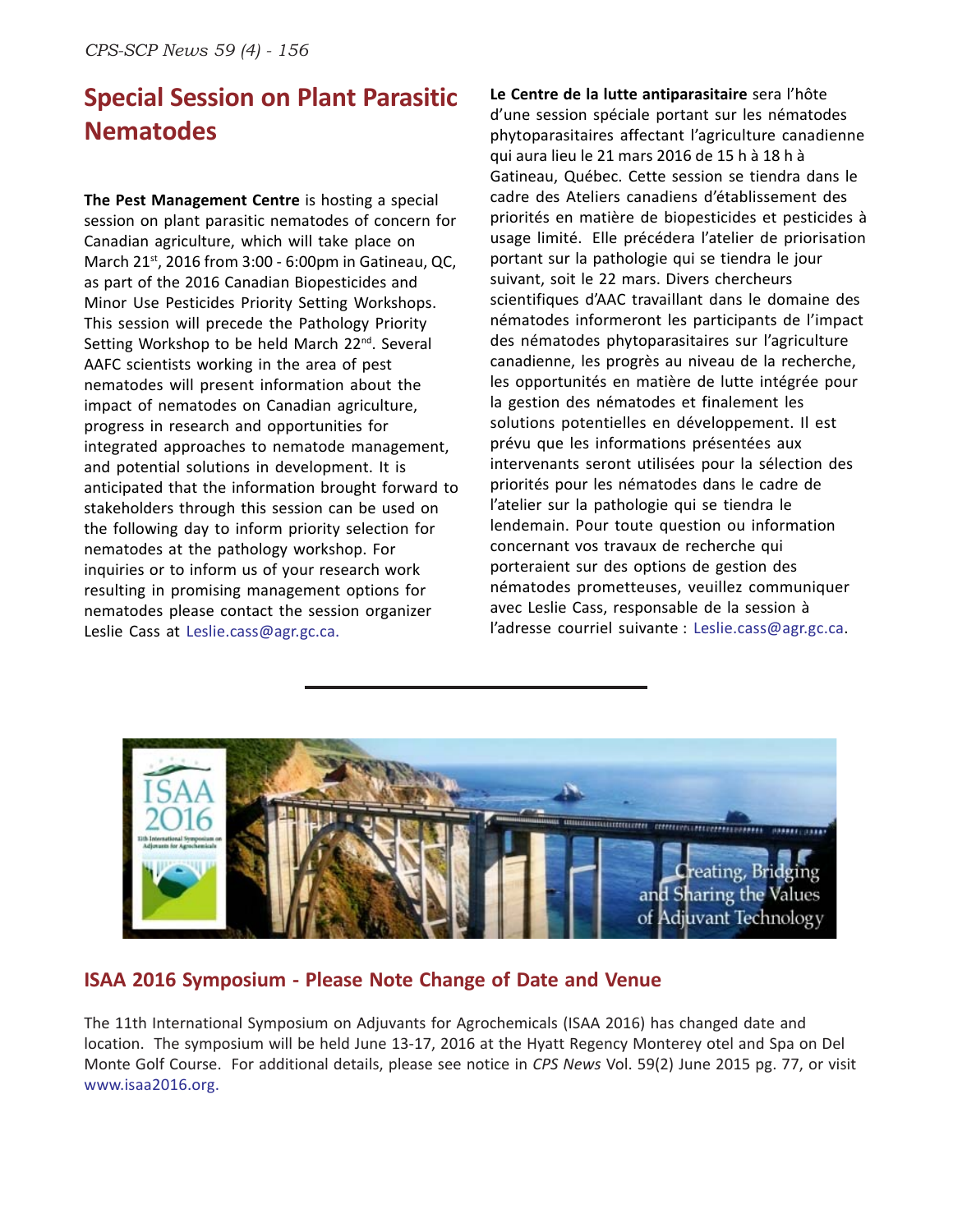## **REGIONAL MEETING REPORTS**

### **CPS-BC Regional Meeting Report 2015**

The CPS-BC Regional meeting was held on October 21, 2015, at the Sandman Hotel, Abbotsford, B.C. The meeting was organized and hosted by the local arrangements committee led by Vippen Joshi, B.C. Ministry of Agriculture. The meeting was attended by a total of 31 participants, including graduate students, researchers and industry representatives. There were a couple of out-of-province attendees. The agenda captured a wide range of phytopathological topics in Agriculture and Forestry and an update from the Pest Management Centre.

Following registration and welcome remarks, the formal part of the program consisted of two oral presentation sessions followed by one poster presentation session. There were a total of twelve oral presentations and six poster presentations. Topics covered included epidemiology, fungicide and biofungicide efficacy trial results, soil amendments, effects of irrigation practices on nematode populations, identification and characterization of fungal pathogens and development of diagnostic tools and an update on emerging plant diseases in B.C. The first place oral presentation award was presented to Gurcharn Singh Brar (University of Saskatchewan, Saskatoon) titled – 'Is *Puccinia striformis* f. sp*. tritici* population in the Western Canada really clonal?'. The second oral presentation award was presented to Juan A. Aldana (Centre for Forest Pathology, University of

Victoria, B.C.) titled 'Long-term effects of cedar leaf blight infection in the Western redcedar seedlings'. The best poster presentation award was presented to Jesse MacDonald (AAFC, Agassiz, British Columbia) for the poster titled, "Identification of *Colletotrichum destructivum* causing anthracnose of *Wasabia japonica* in British Columbia". Second place recipient for the poster presentation was – Gurcharn Singh Brar (University of Saskatchewan, Saskatoon) on 'Stripe rust disease dynamics in Southern Alberta, Saskatchewan, and Manitoba, 2009-2014'. The formal part of the meeting was followed by a nice reception with yummy treats and awards ceremony. The awards were presented by Gayle Jesperson, the CPS Secretary.

Vippen Joshi, CPS-BC Regional Representative, conducted the business meeting during the lunch hour. President Brent McCallum's message was read by Gayle Jesperson. Vippen Joshi presented the treasurer's report prepared by Rona N. Sturrock.

Thanks were extended to the local arrangements committee (Siva Sabaratnam and Vippen Joshi) who put together an impressive program in a very nice venue, and to Maria Jeffries for taking minutes for the business meeting.

Respectfully submitted by: Vippen Joshi, CPS-BC Regional Representative



**Participants at the CPS-BC Regional Meeting, October 21, 2015**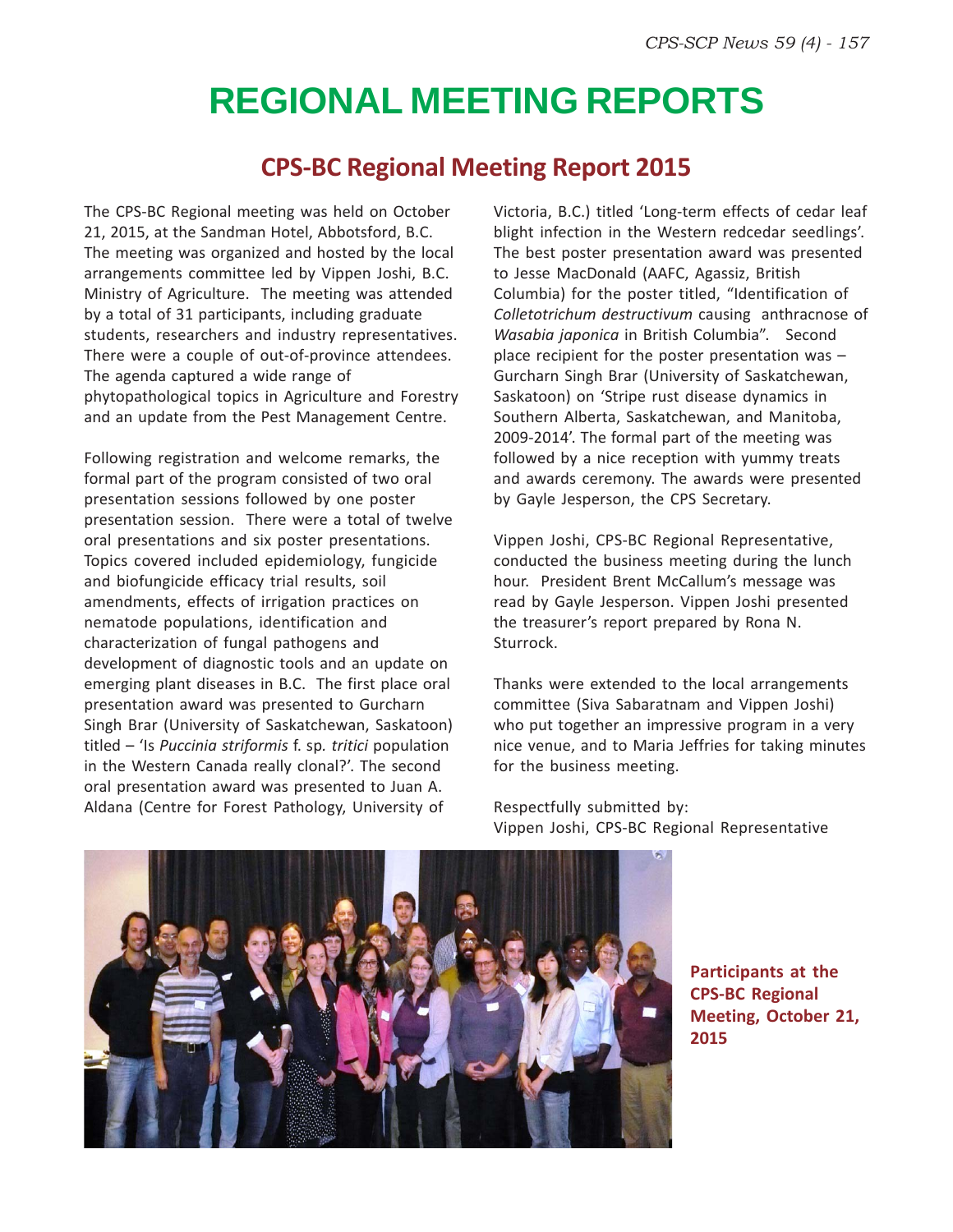### **Report on the 36th Annual Meeting of the Plant Pathology Society of Alberta, Lethbridge, Alberta, November 16 – 18th 2015.**

The 36th Annual Meeting of the Plant Pathology Society of Alberta was organized and hosted by PPSA members from the Lethbridge Research and Development Centre (LRDC), Agriculture and Agri-Food Canada. There were 57 attendees at this meeting. The scientific meeting was held at LRDC, the opening reception was held at the Lethbridge Best Western Plus, and the awards banquet was held at the Galt Museum and Archives.

The scientific meeting on Tuesday morning started with welcoming remarks from Syama Chatterton, Chair of the Local Organizing Committee, and Brent McCallum, CPS-SCP President. This was followed by a special session spotlighting innovative practices in Southern Alberta by Josh Fankhauser from Lamb Farms, and Taelynn Graham and Corwin Smith from the Data Visualization lab at the University of Lethbridge. Josh presented on the philosophy driving sustainable practices on his family's mixed grain farm, and presented some thoughtful and inventive practices that his farm uses to reduce pesticide use. Taelynn Graham and Corwin Smith presented on the collaboration between a new media fine arts lab and scientists at the Lethbridge Research and Development Centre to visualize data in artistic, original and thought-provoking ways. These were very illuminating sessions that challenged us to think outside the box for our own research. This was then followed by a feature presentation from Dr. Denis Gaudet on current and historical aspects of stripe rust in Alberta. This special morning session was then followed by oral (18) and poster (14) presentations for the remainder of Tuesday and Wednesday morning.

On Tuesday evening the banquet was held at the Galt Museum and Archives, where we enjoyed a delicious meal, prepared by LA Chefs. Prizes for best student and technical oral and poster presentation were awarded as follows:

**Jonathan Reich** and **Ravinder Goyal** shared the Technician oral presentation award for their talks entitled 'Seasonal dynamics of *Botrytis cinerea* and *Sclerotinia sclerotiorum* in seed alfalfa fields of

Southern Alberta' and 'MAP kinases and defense signalling for disease resistance in wheat' respectively.

**Michael Holtz** won the technician poster award for his poster 'Characterization of populations of *Plasmodiophora brassicae* by genotyping-bysequencing'.

**Chris Sehn** won the student poster award for poster entitled 'Molecular characterization of the Lethbridge Research and Development Centre snow mold collection.'

**Anas Eranthodi** won the student oral presentation award for talk entitled '*Fusarium graminearum* mutant screening towards identification of pathogen-associated molecular patterns in the Fusarium head blight-wheat interaction.'

**Anas Eranthodi** was also awarded the PPSA Graduate Student scholarship and received a cheque for \$1000 at the banquet.

The Local Organizing Committee would like to thank the sponsors of the 2015 Annual PPSA meeting for their generous support: 20/20 Seed Labs, Alberta Barley Commission, Alberta Wheat Commission, Biovision Seed Labs, NuFarm, Syngenta and Viterra. The Local Organizing Committee for the 2015 meeting consisted of:

**Syama Chatterton** (Chair)

**Nora Foroud** (Scientific Program & Abstracts) **Dianevys Gonzalez-Pena Fundora** (Scientific Program) **Scott Erickson** (Registration) **Eric Amundsen** (Secretary) **André Laroche** (General Meeting Arrangements) **Michele Frick** (Meals) **Jon Reich** (A/V and technical)

Submitted on behalf of the 2015 PPSA Local Organizing Committee by, Syama Chatterton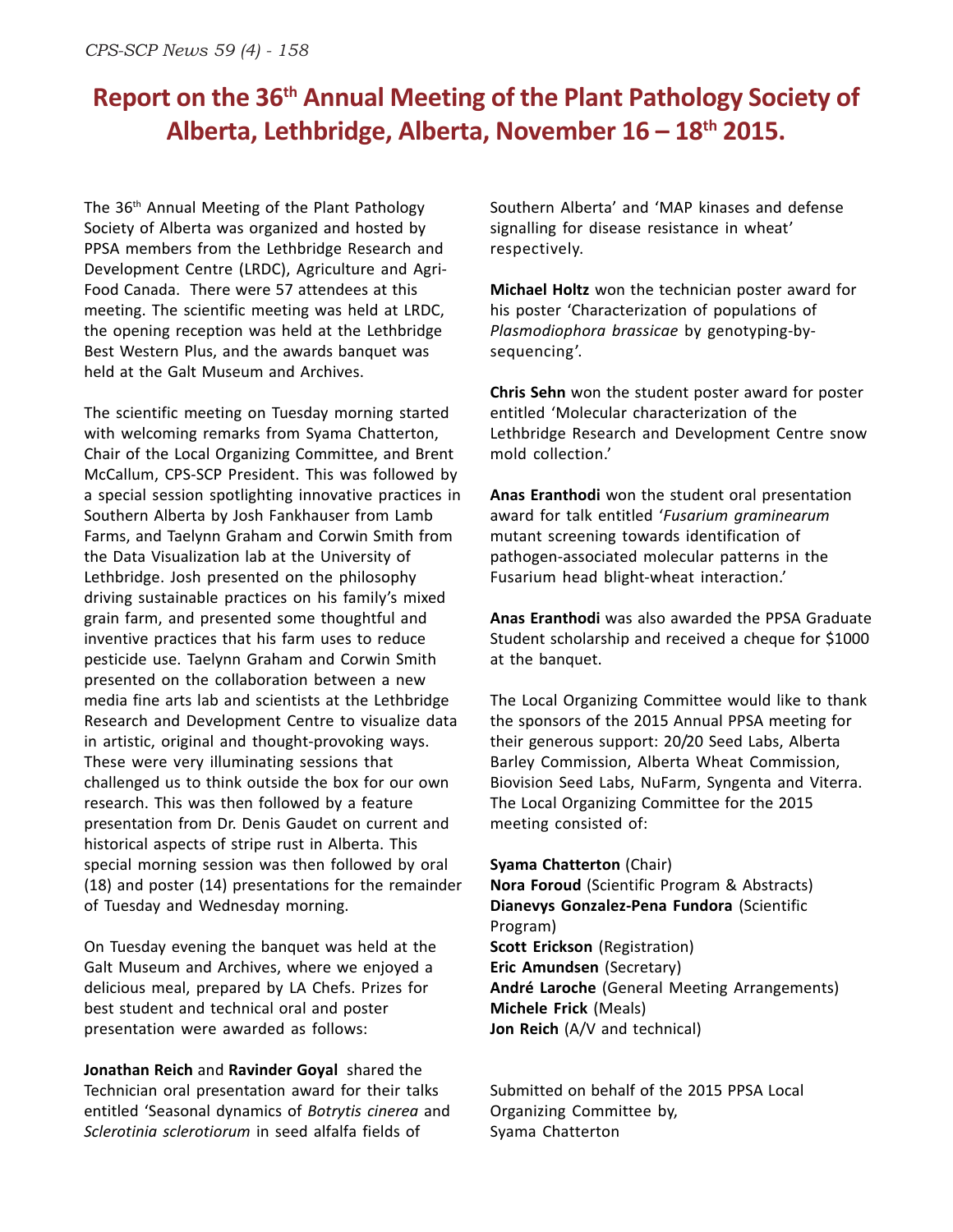*PPSA Regional Meeting Awards Presentations*



**PhD candidate, Anas Eranthodi (right), University of Lethbridge, receives the PPSA Scholarship from CPS President Brent McCallum**





**Michael Holtz (right), AAFC Lacombe, receives the award for Best Technician Poster from Dr. Denis Gaudet, Member of the PPSA Awards Committee**





**A tie for Best Technician Oral Presenation award goes to Johnathan Reich (left) and Ravinder Goyal, both from AAFC Lethbridge Research and Development Centre**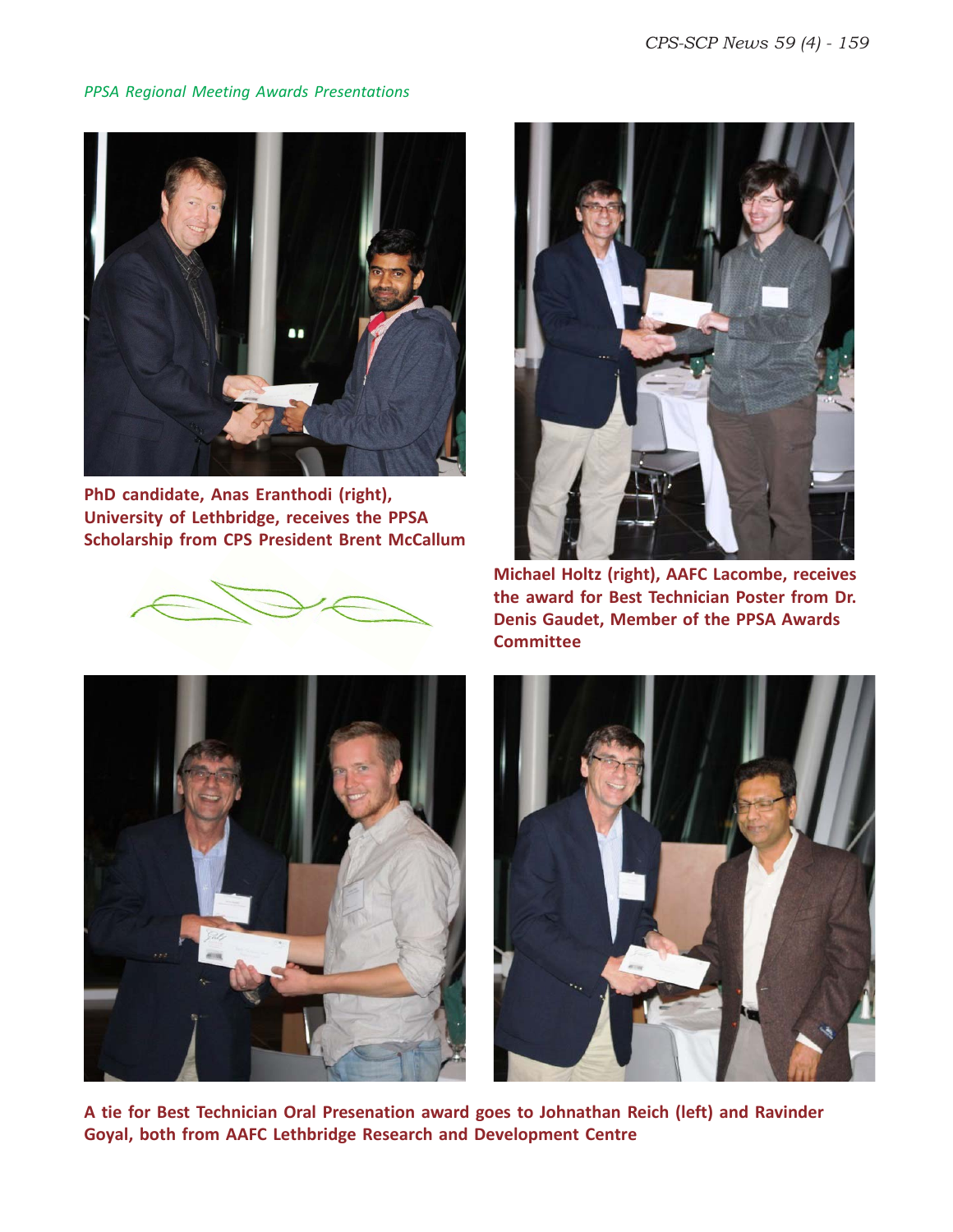#### *CPS-SCP News 59 (4) - 160*

#### *PPSA Regional Meeting Awards Presentations*



**Chris Sehn (right), AAFC Lethbridge, receives the award for Best Student poster from Denis Gaudet**



**Best Student Oral Presentation award goes to Anas Eranthodi (right), University of Lethbridge**



**Group photo of PPSA attendees 2015**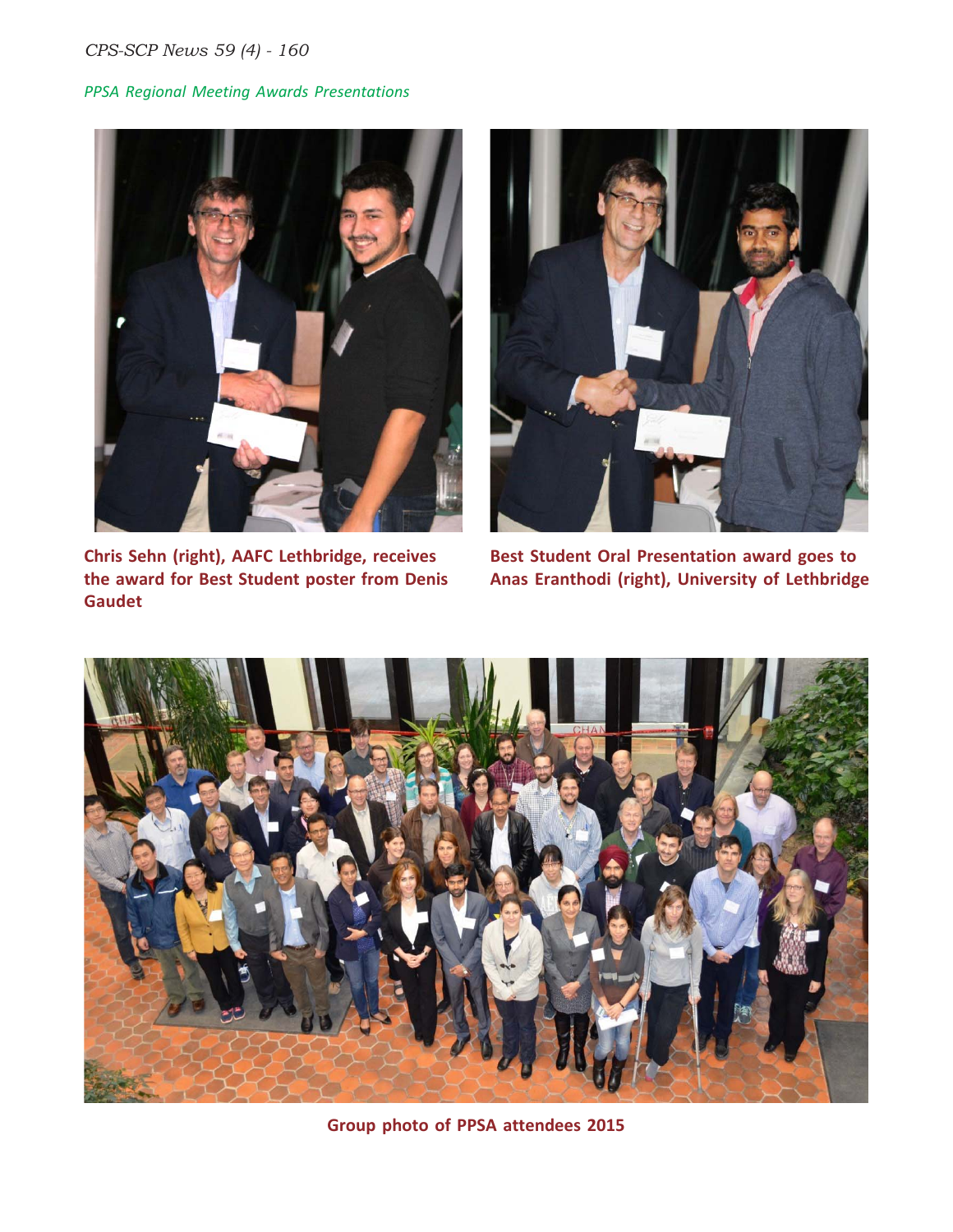### **CPS-SK Regional Meeting Report 2015**

The CPS-Saskatchewan Regional Annual Meeting was held on December 10, 2015, at AAFC Saskatoon Research Center, with over 60 attendees including students, plant pathologists, research scientists, technicians, and industry members. Twenty-two abstracts were submitted; 14 abstracts were for oral presentations and 8 abstracts were for poster presentations. We were honoured to have Dr. Brent McCallum, the President of Canadian Phytopathological Society (CPS), and Dr. Myriam Fernandez from Agriculture-Agri Food Canada, Swift Currentt with us at our meeting.

Dr. Brent McCallum addressed his greetings to the meeting with updates from the CPS Board on the Society's accomplishments in 2015, which included the launch of new CPS website, the student video competition award program, and the upcoming CPS annual meetings. Dr. Brent McCallum also delivered a research presentation on "The importance of gene combinations for controlling leaf rust".

Dr. Myriam Fernandez's presentation on "Overview of cereal diseases in Saskatchewan and their management" was a comprehensive overview of major agronomically important diseases of barley and wheat, and covered subject matter on geographic distribution of diseases, fungicide application, genetic control of resistance, and disease management.

Other presentations in this meeting covered key areas in significant diseases such as blackleg and clubroot in canola, fusarium head blight and stripe rust in wheat, powdery mildew in winter wheat, stemphylium blight in lentils and pea, ascochyta blight in chickpea, oat leaf blotch, and blossom blight in coriander and caraway. For each of these crop diseases, in-depth research was presented including genetic diversity of pathogenic fungi, virulence of pathogens, herbicide-fungicide interaction, best management practices for disease control, genetic mapping of host resistance, and resistant gene cloning. It is exciting to hear the invigorating research on plant pathology in this community, and these presentations triggered great discussion during the meeting.

Another highlight of this meeting ascribes to the enthusiastic contribution of graduate students. Eleven graduate students delivered fantastic oral presentations in this meeting. Five students competed for student awards in the oral presentation category. All the presentations were of high quality and the first and second place winners of the student award were separated by a mere 0.7 point of score. **Kiela Caudillo Ruiz**, a graduate student from Department of Plant Sciences, University of Saskatchewan, was awarded first place in the oral presentation category for her talk titled, "Species identification of the stemphylium blight pathogen in lentil and pea in Saskatchewan". The second place prize in the oral presentation category went to **Nimllash Thangam Sivachandra Kumar**, Department of Plant Sciences, University of Saskatchewan, for his presentation, "Evaluation of optimum temperature and moisture requirements for *Ascochyta pisi* and *Peyronellaea*



**Kiela Caudillo Ruiz (center) receives the award for Best Student Oral Presentation from CPS-SK Regional Representative Jianwei Zhao, and CPS President Brent McCallum**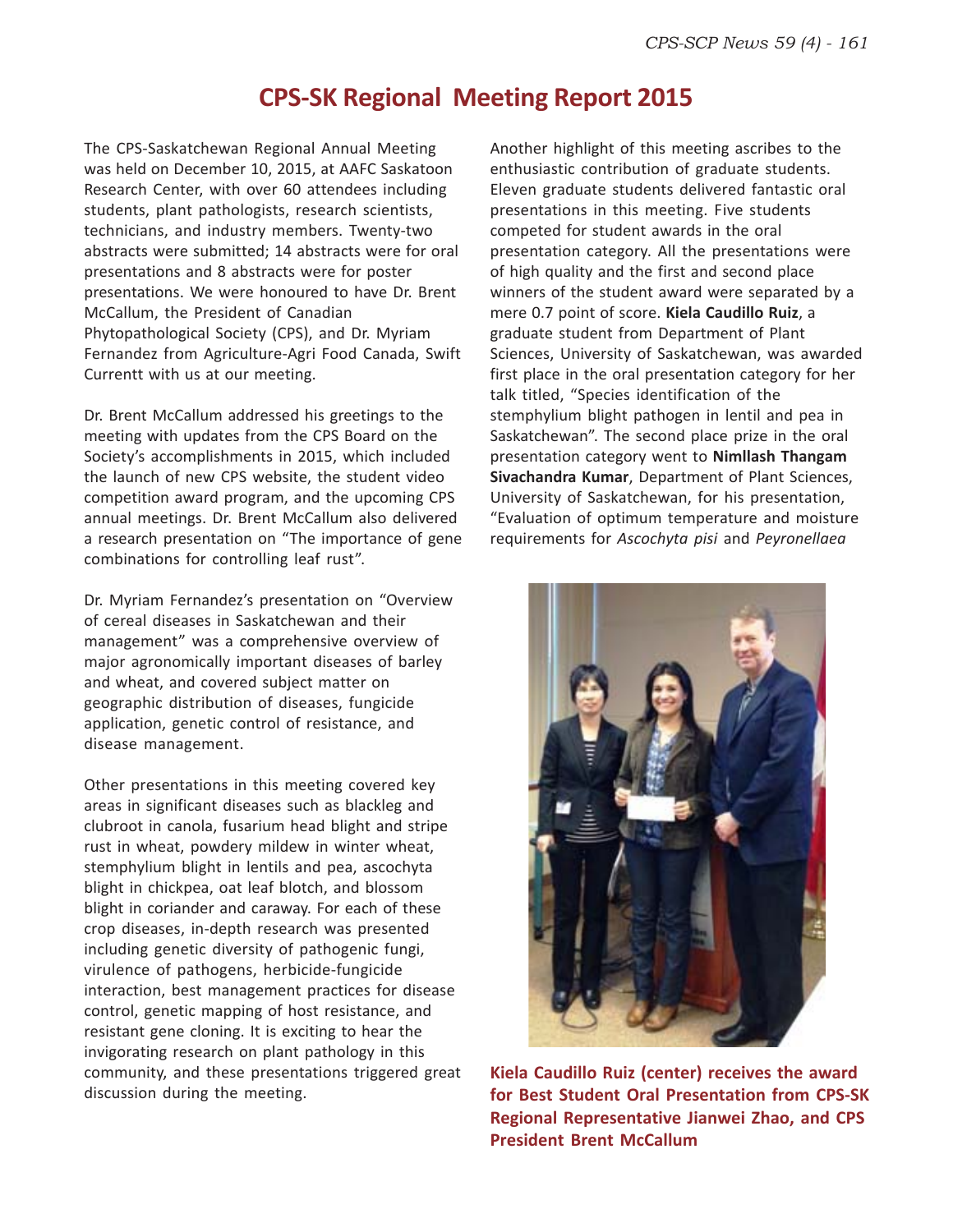

**Second place in the Student Oral Presentation competition is awarded to Nimllash Thangam Sivachandra Kumar**

*pinodes*". Congratulations to both of them!

We thank AAFC Saskatoon Research Center for providing the venue for this meeting. Thanks also to Canadian Phytopathological Society and Dow AgroSciences for their financial support to this meeting. Thanks to Lone Buchwaldt and Coreen Franke who worked together with Jianwei Zhao as a local arrangement committee to organize this meeting. Thanks to the judges Xiangmin Zhang, Linda Mcgregor and Megan Robinson for their help in evaluating the student presentations.

Respectfully submitted,

Jianwei Zhao, Saskatchewan

CPS Regional Representative for





#### **2015 Manitoba CPS Regional Meeting Dec. 7th, Dept. Plant Science, University of Manitoba, Winnipeg, MB**

The 2015 Manitoba Regional Meeting of the Canadian Phytopathological Society was held on the 7<sup>th</sup> of December, 2015, at the University of Manitoba (Department of Plant Science, Faculty of Agricultural & Food Sciences). Forty-nine people attended this year's meeting.

Registration with coffee and donuts started at 8:30 am. Dr. Fouad Daayf, the Manitoba Regional Chair for CPS welcomed the attendees. CPS President, Dr. Brent McCallum conveyed the CPS Board's greetings, then presented Mr. Lorne Adam with a plaque from the CPS Board in recognition of his services to the Society as Website Editor.

Disease updates followed: Dr. Jim Menzies (smuts of wheat, barley and oats, crown rust of oats); Dr. Tom Fetch (stem rust); Dr. Brent McCallum (leaf and stripe rust); Dr. Khalid Rashid (flax and sunflower diseases: verticillium, rusts, sclerotinia rots, downy mildews); Mrs. Pratisara Bajracharya (corn, canola, and soybean diseases); Dr. Yong Min Kim (Field bean, field pea, and soybean diseases). Most of the information presented will be published in Canadian Plant Diseases Survey.

This year, there were 14 student presentations as follows:

**Babel, CM** et al., Genetic mapping of stem and leaf rust resistance in the spring wheat line Kavkaz-K4500.

**Amarasinghe**, **CC** et al., Investigating the durability of blackleg resistance genes in *B. napus* and the emergence of virulent isolates in *L. maculans*.

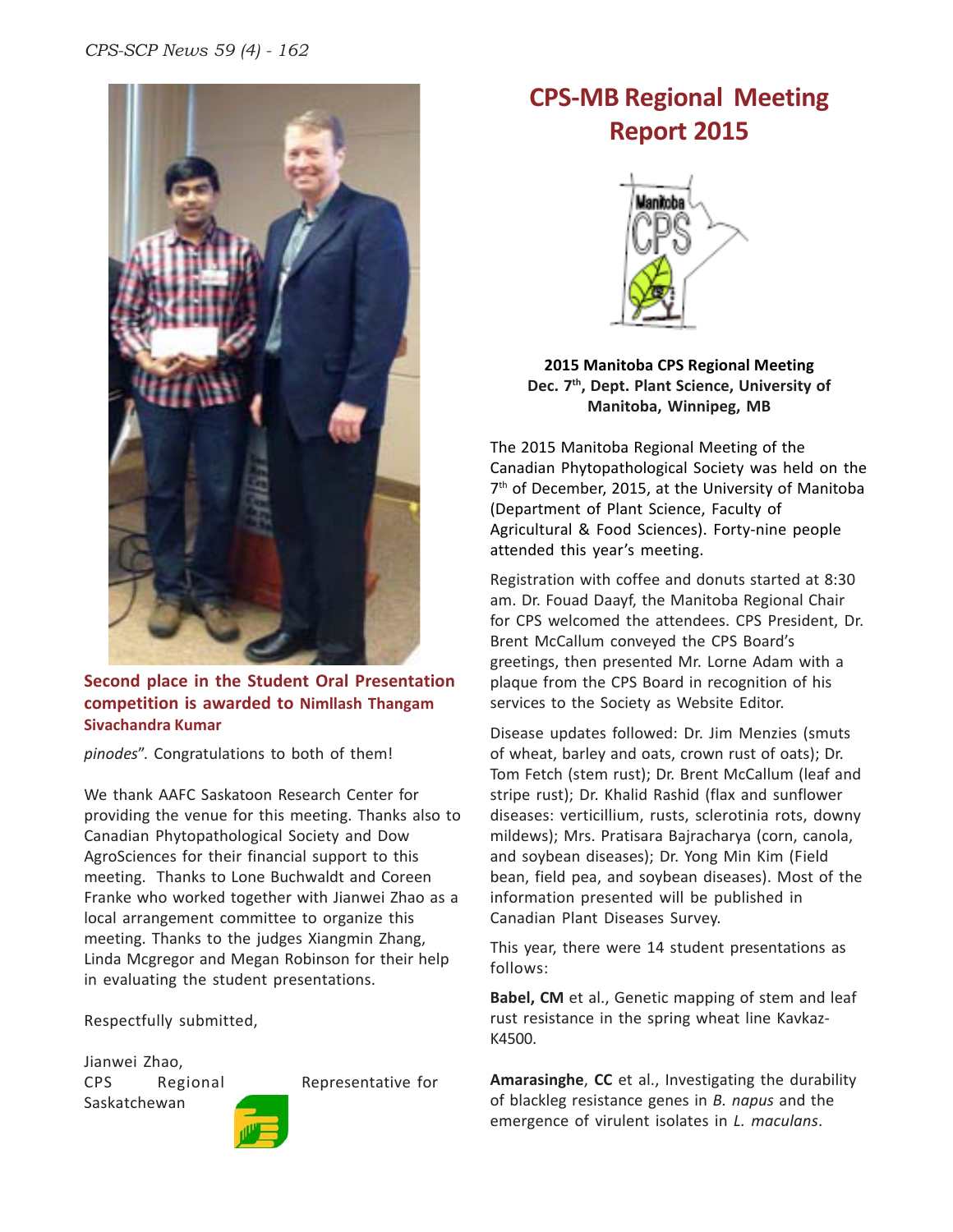

**CPS President Brent McCallum (left) presents Lorne Adam with a plaque from the CPS Board in recognition of services to the Society as Website Editor**

**Rashid, MH** et al., Investigating the durability of blackleg resistance genes in *B. napus* and the emergence of virulent isolates in *L. maculans*.

**Rong, L** et al., Temperature effects on lesion development and R-genes when infected by *Leptosphaeria maculans* causing blackleg disease of canola

**Zhang, X** et al., Transcriptional profiling of defense mechanisms in the *Brassica napus* - *Leptosphaeria maculans* pathosystem.

**Becker, MG** et al., Comprehensive analysis of canola defense response to *L. maculans*: uncovering new regulators of plant resistance.

**Girard, IJ** et al., Using Big Data to probe plant defense response: predicting novel regulators of plant defence in the canola-sclerotinia pathosystem.

**Walker, PL** et al., Tissue specific defense response of the canola (*Brassica napus*) - *Sclerotinia sclerotiorum* pathosystem.

**Yang, C.** & **Fernando, WGD**, Analysis of the host hormonal signaling involved in *Brassica napus* - *Leptosphaeria maculans* Pathosystem.

**Zhu, X** et al., Involvement of the JA and SA pathways in potato response to *Verticillium dahliae*.

**Reimer**, **LM** et al., *Pseudomonas chlororaphis* PA23 biocontrol of *Sclerotinia sclerotiorum*: understanding populations and enhancing inoculation.

**Nandi, MS** et al., Biocontrol agent *Pseudomonas brassicacearum* DF41–role of exoproducts in defense against the predator *Caenorhabditis elegans*.

**Shah, N** et al., The transcriptional regulator PtrA is essential for *Pseudomonas chlororaphis* PA23 biocontrol activity.

**McLoughlin, A** et al., A promising novel method to control *Sclerotinia sclerotiorum* using RNA interference.

After lunch and a short coffee break, awards for best student presentations were presented to two winners and three others for honorable mention. The best student oral presentation went to **Chami Amarasinghe** (supervisor: Dr. Dilantha Fernando) and the runner-up was **Michael Becker** (supervisor: Dr. Mark Belmonte). Three other students had honorable mention: **Lori Reimer**, **Ian Girard**, and **Philip Walker**.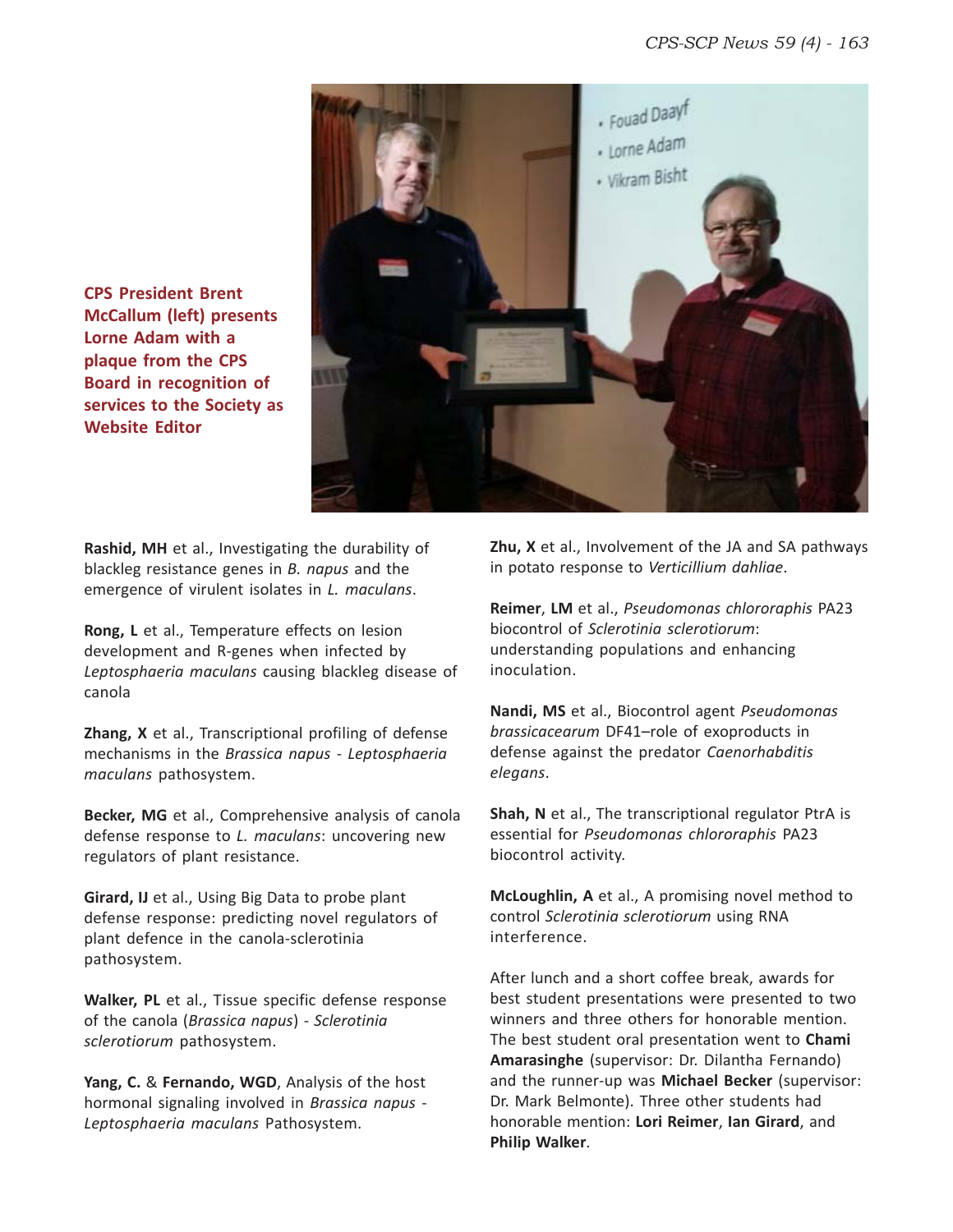

**Brent McCallum (left) and Fouad Daayf (right) congratulate Chami Amarasinghe, winner of the Best Student Presentation prize**



**Michael Becker (center) receives the runner-up prize in the Best Student Presentation competition**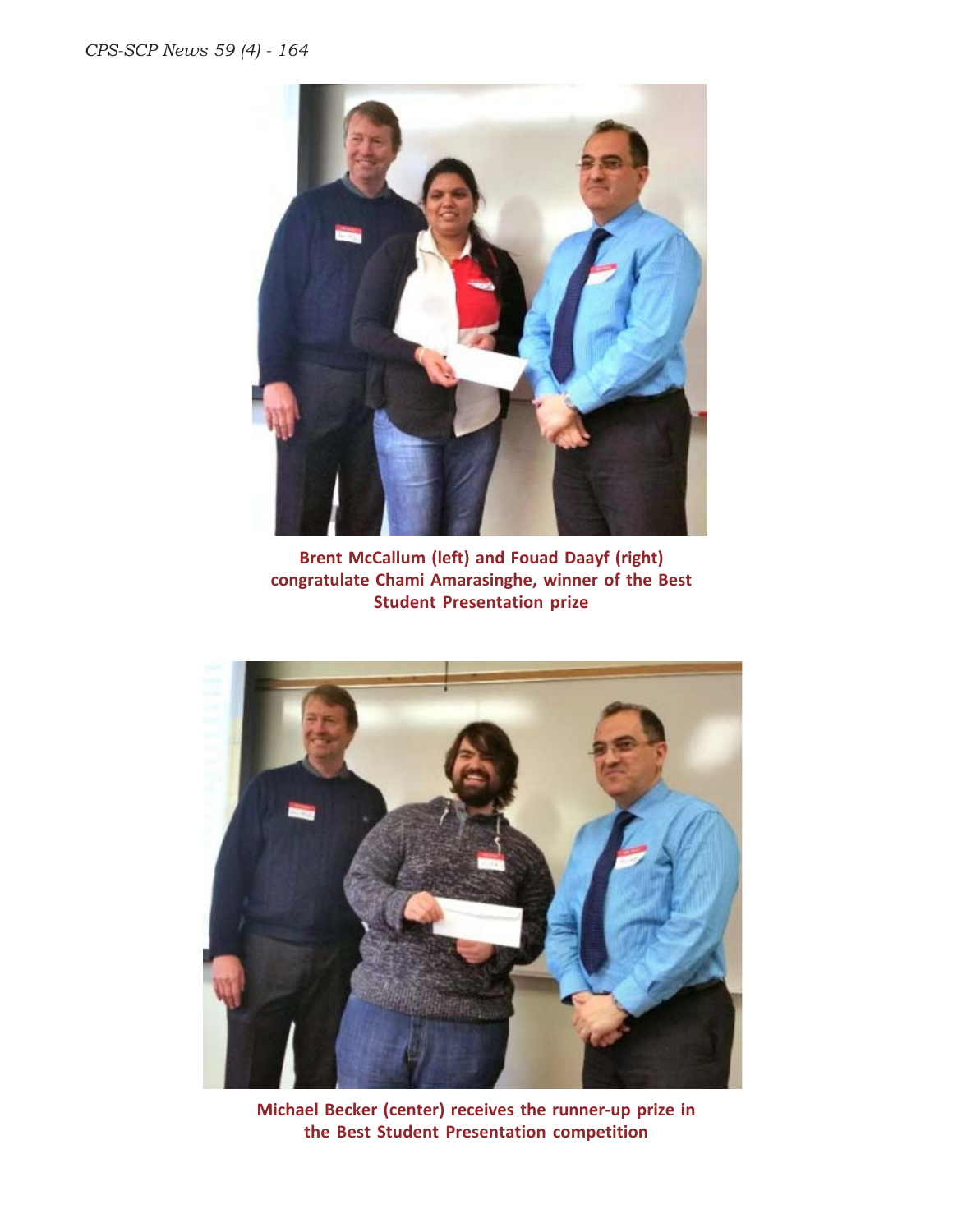

**Honorable mention students Philip Walker (center left), Lori Reimer (center) and Ian Girard (center right)**

Eight more presentations from regular members followed:

**Rashid, KY**, A Major shift in sunflower rust races in Manitoba

**Zou, ZW** et al., Identification of a new subclade of *Leptosphaeria biglobosa* on *Brassica rapa* in Oregon, USA.

**Bisht, VS**, Update on Manitoba Potato and Vegetable Crops: Disease and Insects in Manitoba, 2015.

**Adam, LR** et al., Methods for assessing pathogenicity of corn Goss's Wilt.

**Soliman, A** et al., Genetic diversity of *Clavibacter michiganensis* subsp. *nebraskensis* causing corn Goss's wilt in Manitoba.

**Arfaoui, A** et al., A system's approach for managing root rots disease in soybeans: importance of biological control agents.

**Saikia, S** et al., *Pseudomonas brassicacearum* strain DF41: A biocontrol agent against sclerotinia stem rot in canola.

**Fernando, WGD**, Do genes hitchhike and play hide and seek? A lesson from the canola-blackleg storybook

The business meeting followed shortly after.

#### **Business meeting**

After welcoming the members, Dr. Daayf called for the adoption of the minutes from last year's meeting. The minutes were accepted (Menzies/Fernando). CPS President Brent McCallum extended thanks to our sustaining associates, then provided an update on the next annual meeting of the CPS, which will be held in Moncton, NB. Dr. Daayf mentioned that a local arrangement committee (LAC) for the CPS annual meeting, which will be held in Winnipeg in 2017 has met twice this year, but that a few LAC positions still need to be filled. Dr. Daayf presented a financial update of the Manitoba regional section, and thanked all those in the audience for coming, and Mr. Lorne Adam, Mrs. Bev Godard, Mr. Alexander Shumilak, and Dr. Atta Soliman for their help with this year's local arrangements of the CPS-Manitoba section meeting. The members discussed the nature of prizes for the best presentations, and following a motion by Menzies/Rashid, they unanimously agreed that in addition to the two best presentations, the students with honorable mention will also receive a prize. On a motion by Rashid/Fernando, the members also voted to have the next year's meeting in Winnipeg. The meeting was adjourned at 5 pm.

Respectfully submitted,

Dr. Fouad Daayf CPS-MB Regional Representative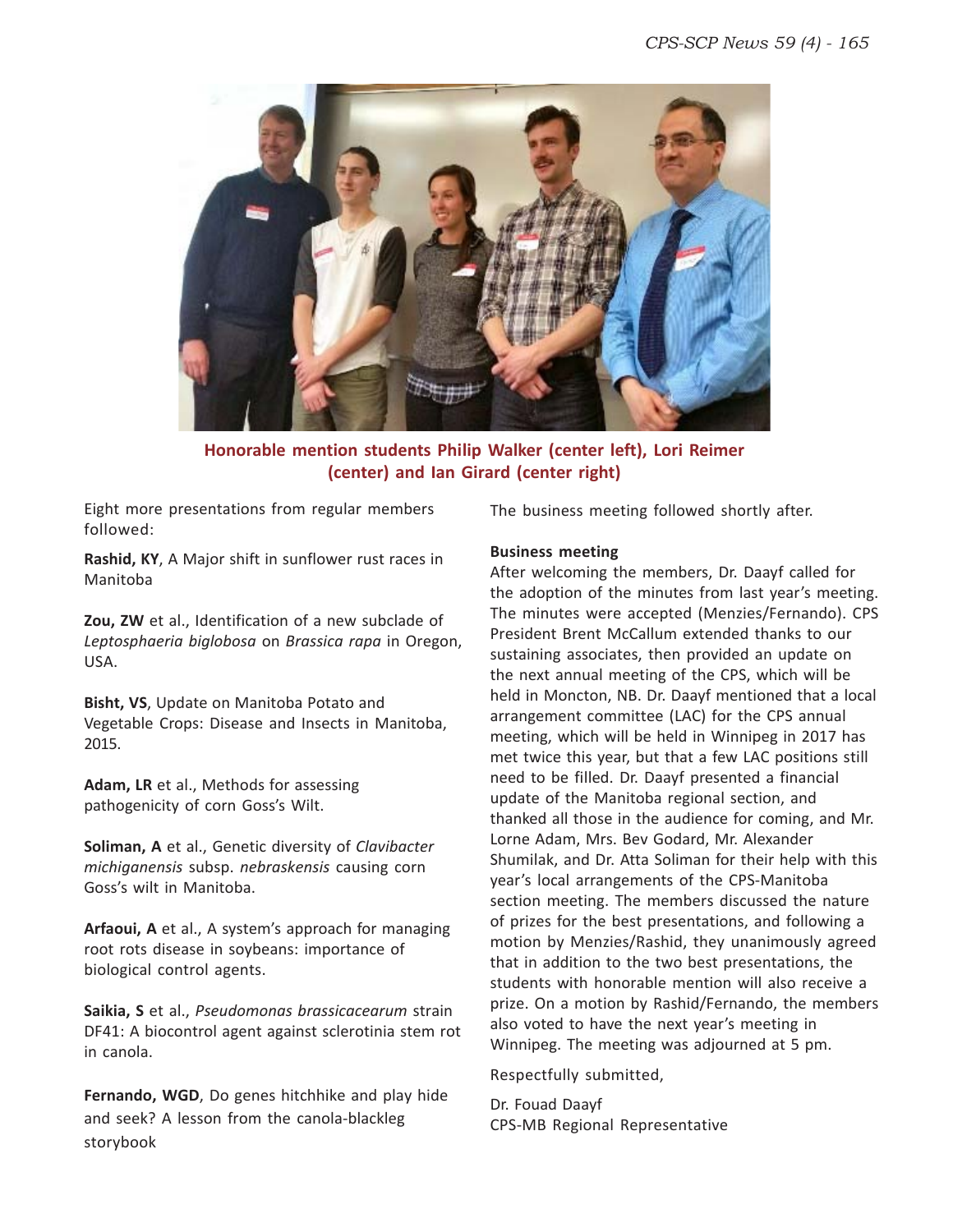

**Rudra Prasad Singh, 1940-2015**

Dr. Rudra Prasad Singh, a longtime member of the Canadian Phytopathological Society (CPS) and former Editor-in-Chief of the Canadian Journal of Plant Pathology, passed away on November 27<sup>th</sup> 2015 at the age of 75.

Dr. Singh received a B.Sc. (1959) and a M.Sc. (1961) in India, and a Ph.D. from North Dakota State University in 1966. He joined what is now Agriculture and Agri-Food Canada (AAFC) in Fredericton in 1966, first as a postdoctoral fellow and then a research scientist. He retired in 2008 after 40 years of service.

Dr. Singh had a brilliant research career with AAFC. His earlier research findings with AAFC contributed to the discovery of the viroid as a novel pathogen type. The "return"-polyacrylamide gel electrophoresis procedure developed subsequently by him became the standard for detection of *Potato spindle tuber viroid* (PSTVd). The use of the procedure along with field-surveys for PSTVd in the Maritime Provinces led to the eradication of spindle tuber disease in Canada. Upon the emergence of the necrotic strain of *Potato virus Y* (PVYN) in eastern Canada in the early 1990s, Rudra and his team contributed significantly to the understanding of the genetic and pathological diversity of PVY and developed several widely adapted and cited procedures for the effective differentiation of PVY strains. Over his career, he co-edited four books and authored over 200 research papers and review articles.

He lectured and taught freely around the world, and served as a mentor to a whole generation of scientists. His passion for science and his love for farmers earned him numerous awards. Dr. Singh's achievements have been recognized through numerous industry, government, and professional society awards, including the Award for Outstanding Research by CPS (1997), Honorary Fellow of the Indian Potato Association (1997), CPS Fellow (2002), the Bio-Atlantech Biosciences award (2004) and an Honorary Life Membership in the Potato Association of America (2009).

Rudra is survived by his wife, Manorma and his three sons, Narendra, Arvind and Avinash and their families.

More details of Dr. Singh's career accomplishments will be published in an upcoming issue of CJPP.

Prepared by Xianzhou Nie and Mathuresh Singh

#### *Shared memory from CPS Past President, Deena Errampalli:*

"Dr. Rudra Singh was a great colleague, accomplished plant pathologist and contributed a lot to the CPS as the Editor-in-Chief (1994-2001). He was awarded the CPS Outstanding Research in 1997 and became a CPS Fellow (highest honour bestowed by the society) in 1999.

A couple of decades ago, a tradition was developed at CPS annual meetings, where all those who enjoy Indian food would get together and have one dinner at an Indian restaurant. In 1998 the CPS Annual meetings was held in Fredericton, NB and at that time there were no Indian restaurants. One of the fond memories from that meeting was that Rudra and his wife Monorma Singh prepared delicious Indian meal for the some 40 CPS delegates! We were thrilled to partake in homemade Indian dinner!

Rudra will be greatly missed by the plant pathology community in Canada and worldwide."

### **IN MEMORIAM**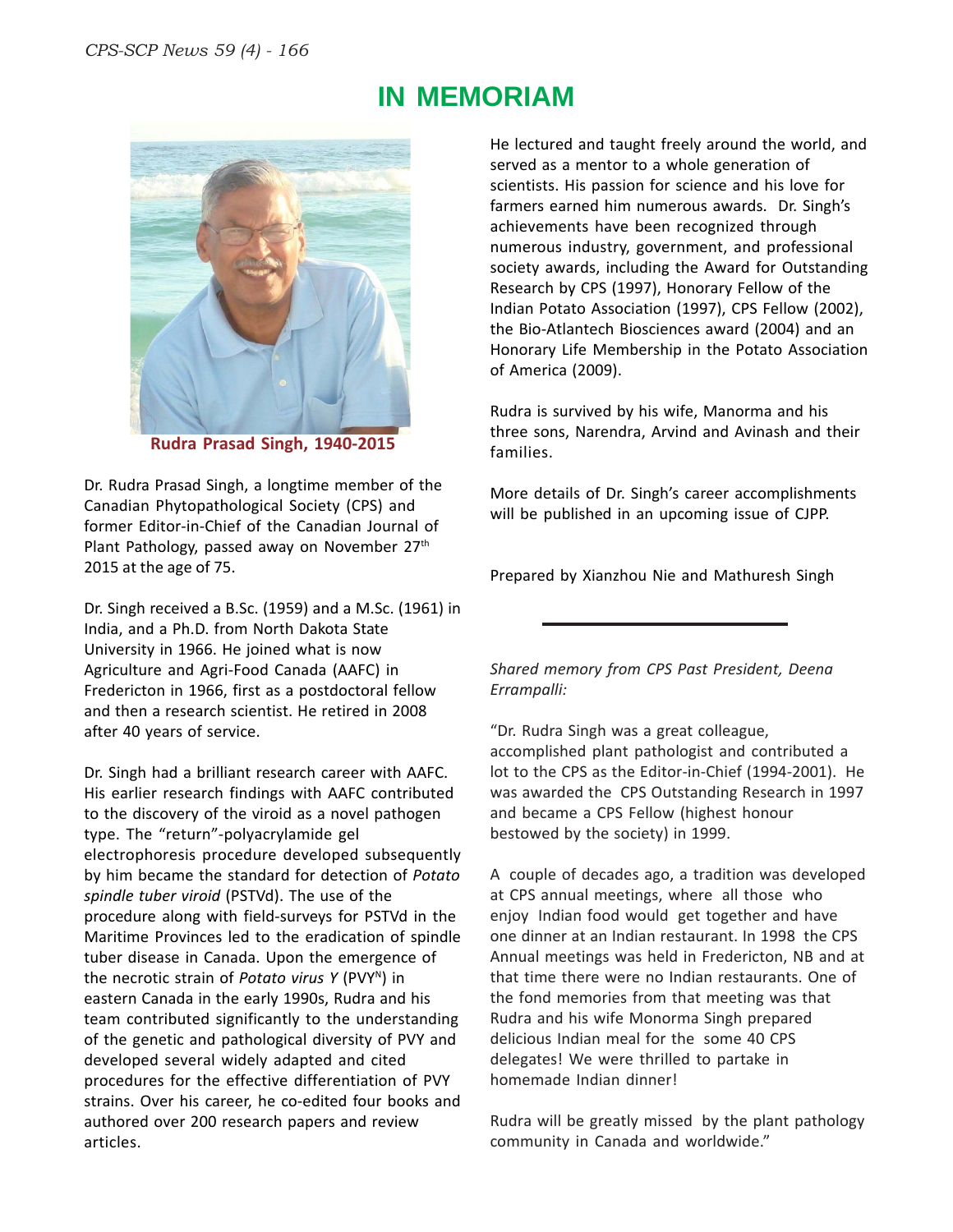### **PUBLICATIONS**

### **ISPP - International Newsletter on Plant Pathology**



The International Society for Plant Pathology promotes the world-wide development of plant patology and the dissemination of knowledge about plant diseases and plant health management.

News and announcements from all on any aspect of Plant Pathology are invited for the Newsletter.

#### **Editor: Daniel Huberli**

e-mail: ispp.nl.editor@isspweb.org

Members of Associated Societies of ISPP can receive e-mail notification of Newsletter updates by joining the ISPP mail list.

**http://www.isppweb.org/newsletter.asp**

#### **ISPP NEWSLETTER 45 (11) November 2015**

In this issue:

- ISPP Council: Please remember to vote
- Leaf Doctor: An App to quantify plant disease severity
- New list of ginger (Zingiber officinale) diseases
- Vision Infinity for Food Security new book
- Essential Virology and Viruses of Tropical Crops - new book
- 20th Australasian Plant Pathology Society Conference in Fremantle, September 2015
- International Mango Symposium and Plant Pathology and Entomology master class, September 2015
- The future of agricultural pest control
- The sound of single bacterium swimming
- A framework to evaluate the emergence potential of plant pathogens
- Researchers discover key link in understanding billion-dollar pests in agriculture
- New Vacancy
- Acknowledgements
- Coming events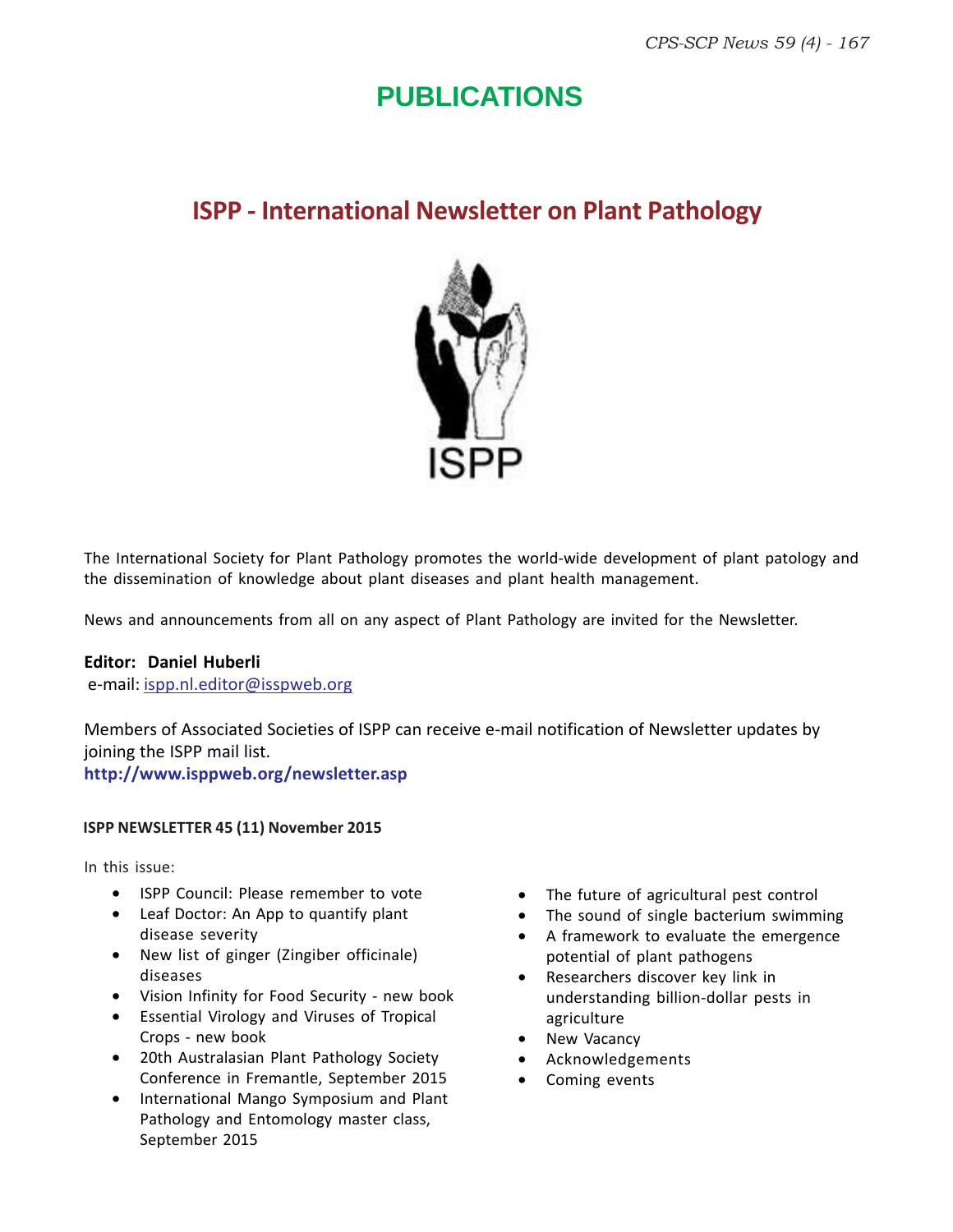#### **ISPP NEWSLETTER 45 (12) December 2015**

In this issue:

- Seasonal greetings
- ISPP Newsletter Present and past
- The first 7 years A report on the journal Food Security
- Setting standards in teaching agriculture in Australian Universities
- A Phytophthora that is taking the gin out of the tonic
- The "big rust's" impact on coffee disease management
- Protecting crops from nematodes using 'peptide mimics' technology
- Diseases of Edible Oilseed Crops new book
- 'The Downy Mildew Rap'
- Australia-Africa plant biosecurity partnership
- Australian tobacco plant could make farms in space possible
- Secrets of a rice-killing fungal toxin
- Gas sensor array to detect sour skin in onions
- New Vacancy
- Acknowledgements
- Coming events

#### **ISPP NEWSLETTER 46 (1) January 2016**

#### In this issue:

- ISPP President's Greetings for 2016
- Pathogen's crossword
- Update on planning for ICPP 2018 in Boston, Massachusetts USA
- Does the P value have a future in plant pathology?
- Soybean rust disease threatens production
- Scientists Develop GM Citrus with Enhanced Resistance to Greening
- 28th Fungal Genetics Conference, March 2015
- International Online and Onsite Workshop on the Oomycetes, 19 July 2015
- 21st International Congress on Modelling and Simulation, 2015
- First comprehensive collection of plant bacteria on Arabidopsis thaliana
- Alaskan Inuit Food Security Conceptual Framework: How To Assess the Arctic from an Inuit Perspective
- Finding a natural way to combat pests and diseases in maize
- Slime moulds of Tasmania
- Current Vacancy
- Acknowledgements
- Coming events

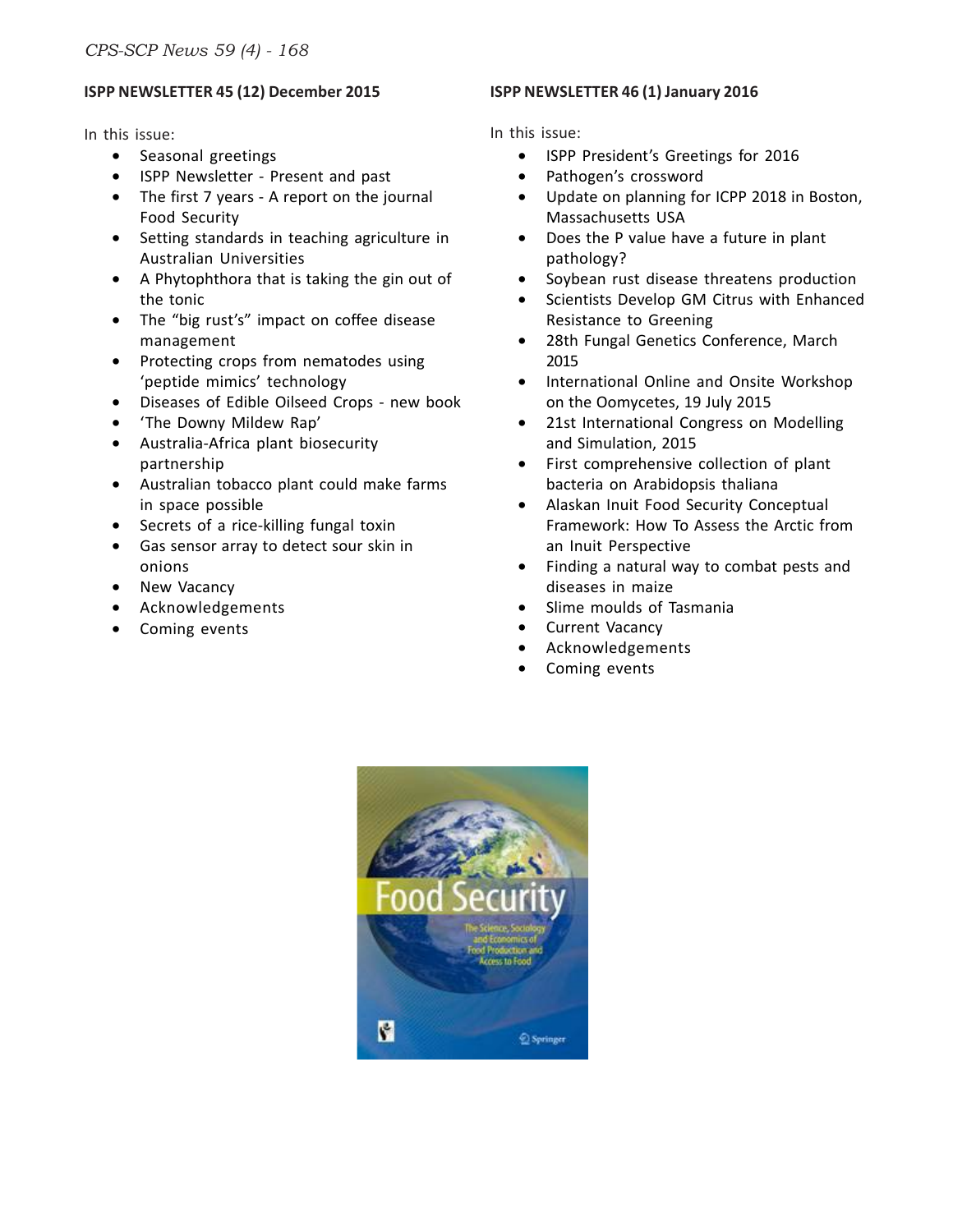### **Entomological Society of Canada**



The *Bulletin* has been published quarterly by the Entomological Society of Canada since 1969. It provides information on the activities of the Society and its members, research and employment opportunities, matters of wider scientific importance and book reviews.

#### Bulletin of the Entomological Society of Canada **Table of Contents / Table des matières : Volume 47(3), September / septembre 2015**

| People in the news / Gens qui font les manchettes.                                                         |  |
|------------------------------------------------------------------------------------------------------------|--|
|                                                                                                            |  |
| 2015 ESC Awards / Récipiendaires des prix SEC                                                              |  |
|                                                                                                            |  |
|                                                                                                            |  |
|                                                                                                            |  |
|                                                                                                            |  |
| Special feature / Article spécial:                                                                         |  |
| Evolution of information technologies viewed through Joint Annual Meetings of the ECS/SEQ held in          |  |
|                                                                                                            |  |
| The European bagworm, Dahlica triquetrella (Hubner, 1813), (Lepidoptera: Psychidae), in Edmonton, Alberta, |  |
| and environs, with notes on a parasitoid (Braconidae: Microgastrinae: Dolichogenidea sp.)                  |  |
|                                                                                                            |  |
| In memory / En souvenir de                                                                                 |  |
|                                                                                                            |  |
| Book reviews / Critiques de livres                                                                         |  |
| The Braconid and Ichneumonid Parasitoid Wasps: Biology, Systematics, Evolution and Ecology                 |  |
|                                                                                                            |  |
| Thorp and Covich'S Freshwater Invertebrates. Fourth Edition, Volume 1. Ecology and General Biology,        |  |
|                                                                                                            |  |
|                                                                                                            |  |
| Society business / Affaires de la Société                                                                  |  |
|                                                                                                            |  |
|                                                                                                            |  |
|                                                                                                            |  |
|                                                                                                            |  |
| <b>Announcements / Annonces</b>                                                                            |  |
| Content of newsletters published by the Canadian Phytopathological Society and                             |  |
| Canadian Weed Science Society / Contenu des bulletins publiés par la Société canadienne                    |  |
|                                                                                                            |  |
|                                                                                                            |  |
|                                                                                                            |  |
|                                                                                                            |  |
|                                                                                                            |  |
|                                                                                                            |  |

This issue may be accessed at: **http://esc-sec.ca/bulletin/bulletin\_sep\_2015.pdf**